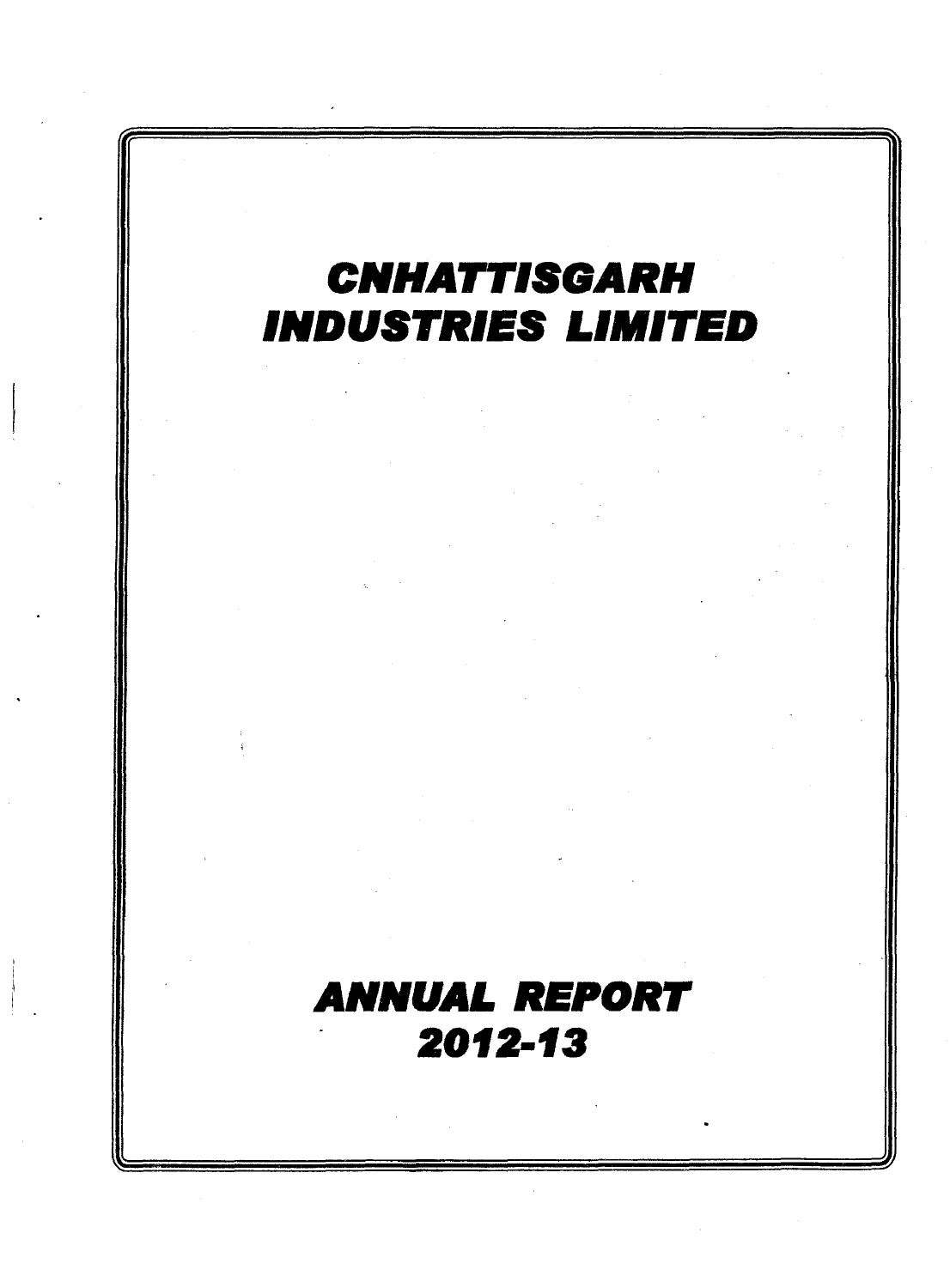### **BOARD OF DIRECTORS**

MR. ANIL KUMAR SHARMA MR. KESHAV GOYAL MR. RAM ESH BHUTA ASWAR MANAGING DIRECTOR **DIRECTOR** DIRECTOR

 $\bar{\gamma}$ 

### REGISTERED OFFICE

**Near Balaji Transport Company 0pp. Amarnath Dharmkanta Hirapur, Ring Road No. • 2, Raipur, Chhattisgarh- 492099**

# DENA BANK

BANKERS

ALLAHABAD BANK

### AUDITORS

**M/s** U.K. RATHI & CO. CHARTERED ACCOUNTANTS 3A R.K. CHATTERJEE ROAD. KOLKATA-700 042.

### CORPORATE OFFICE

7/A, 2ND FLOOR, 27/33, BEAUMOONCHAMBERS, N.M. ROAD. FORT. MUMBAI - 400 001.

### Factory Address:-

Survey No.522 /Paiky, Vill:Sikra, Tal. -Bhachau, Kutoh, Gujarat - 23

### **REGISTRAR AND TRANSFER AGENT**

ABS CONSULTANT (P) LTD 9, STEPHEN HOUSE. 6TH FLOOR. 4,B. B. D. BAG (E). KOLKATA: 700 001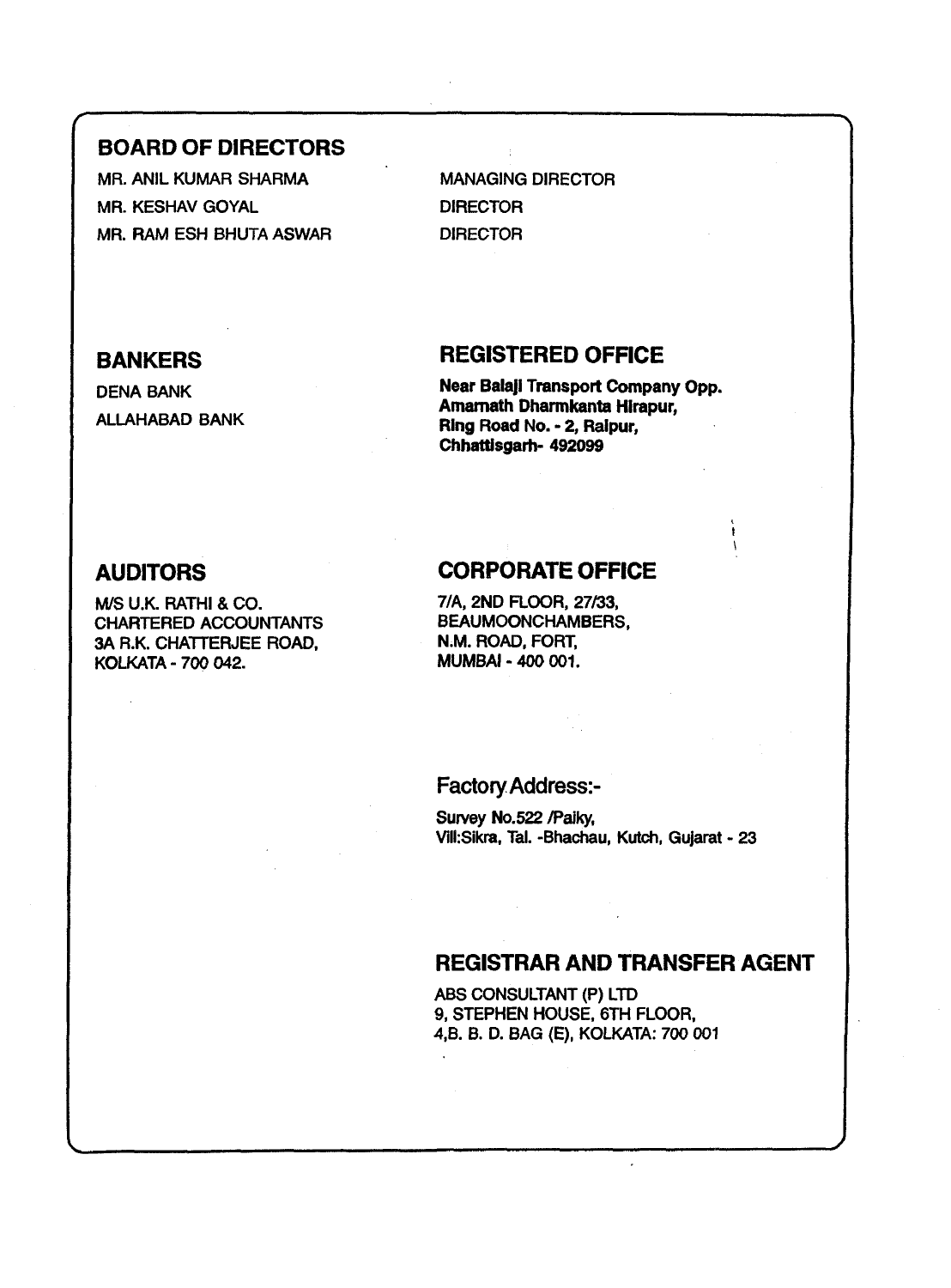| <b>Proxy &amp; Attendance Slip</b> |  |
|------------------------------------|--|

 $\ddot{\phantom{a}}$ 

 $\mathbf{L}^{(1)}$ 

 $\sim$ 

 $\label{eq:1} \mathcal{L}(\mathbf{y}) = \mathcal{L}(\mathbf{y}) \mathcal{L}(\mathbf{y})$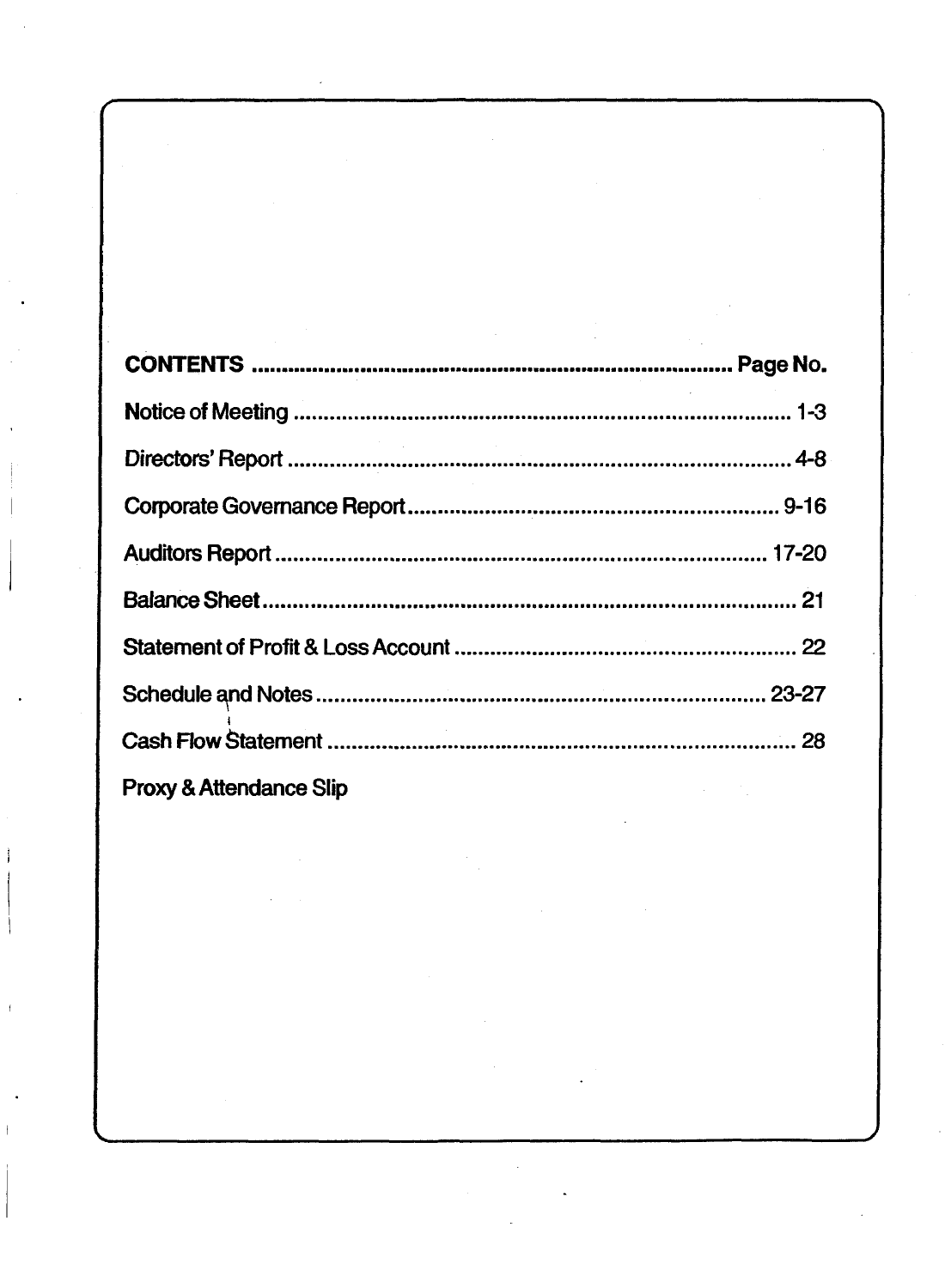## **29TH ANNUAL REPORT**

### **NOTICE**

NOTICE IS HEREBY GIVEN THAT THE 29™ ANNUAL GENERAL MEETING OF THE MEMBERS OF CHHATTISGARH INDUSTRIES LIMITED WILL BE HELD ON FRIDAY, SEPTEMBER 27, 2013 AT 5:00 P.M. AT THE REGISTERED OFFICE OF THE COMPANY AT NEAR BALAJI TRANSPORT COMPANY OPP. AMARNATH DHARMKANTA HIRAPUR, RING ROAD NO. - 2, RAIPUR. CHHATTISGARH- 492099 TO TRANSACT THE FOLLOWING BUSINESS:

#### ORDINARY BUSINESS:

- 1. To receive, consider and adopt the Audited Balance Sheet as on March 31, 2013 and Profit and Loss Account for the year ended on that date and the Reports of the Directors and Auditors thereon.
- 2. To appoint a director in place of Mr. keshav Goyal, who retires by rotation and being eligible, offers himself for re-appointment.
- 3. To appdnt M/s. U K Rathi & Co. as a Statutory Auditor of the Company to hold office from conclusion of this Annual General Meeting until conclusion of the next Annual General Meeting of the company and fix their Remuneration.
- 4. To consider and if thought fit, pass the following resolution with or without modification as an Ordinary Resolution:

"RESOLVED THAT Mr. Ramesh Bhuta Aswar, who was appointed as an Additional Director of the company in terms of Section 260 of the Companies Act, 1956 and liable to vacate his office at the date of ensuing Annual General Meeting, and have been offered him to regularised the same, be and is hereby appointed as a non executive director on the Board."

"FURTHER RESOLVED that Mr. Keshav Goyal, Director of the Company be and is hereby authorised to furnish and / or file such necessary forms, papers and documents with the Registrar of Companies and do all such act and things as may be considered necessary incidental and ancillary for the above mentioned purpose."

#### SPECIAL BUSINESS:

#### 4. Appointment of Mr. Anil Kumar Sharma as a Managing Director

To consider, if thought fit, to pass with or without modification(s), if any, the following resolution as Ordinary resolution;

"RESOLVED THAT pursuant to the provisions of the Section 198, 269,309 and other applicable provisions, if any, of the Companies Act, 1956 (including any Statutory Modification(s) or re-enactments thereof, for the time being in force) read with Schedule XIII of the Act thereto, consent of the Company be and is hereby accorded to the appointment of Mr. Anil Kumar Sharma as the Managing Director of the Company for a period of 3 years with effect from September3.2013 to till September 2,2016 on the terms and conditions including remuneration as set out hereunder with the liberty to Board of Directors (hereinafter referred to as "the Board" which term shall be deemed to include any committee which the Board may constitute to exercise its powers, including the power conferred by this resolution) to alter and vary the terms and conditions of the said appointment and or remuneration within the parameters of the applicable laws or any amendment thereto:

"RESOLVED FURTHER THAT wherein a financial year during the currency of his tenure, the Company has no profits or its profits are inadequate the remuneration payable to him shall not exceed the ceiling limit prescribed in Section IT of Part IT of Schedule XIII to the Companies Act, 1956, or his present remuneration whichever is less for that year.

"RESOLVED FURTHER THAT the Board or any other person authorized by the Board in this regard, be and is hereby authorized to do all such acts, deeds and things as may be necessary, desirable or expedient for giving effect to this resolution.

By Order of the Board

Raipur Soll- and the state of the state of the state of the state of the Soll-

September 3,2013 **Anil Kumar Sharma** Anil Kumar Sharma Anil Kumar Sharma Anil Kumar Sharma Anil Kumar Sharma Ani Managing Director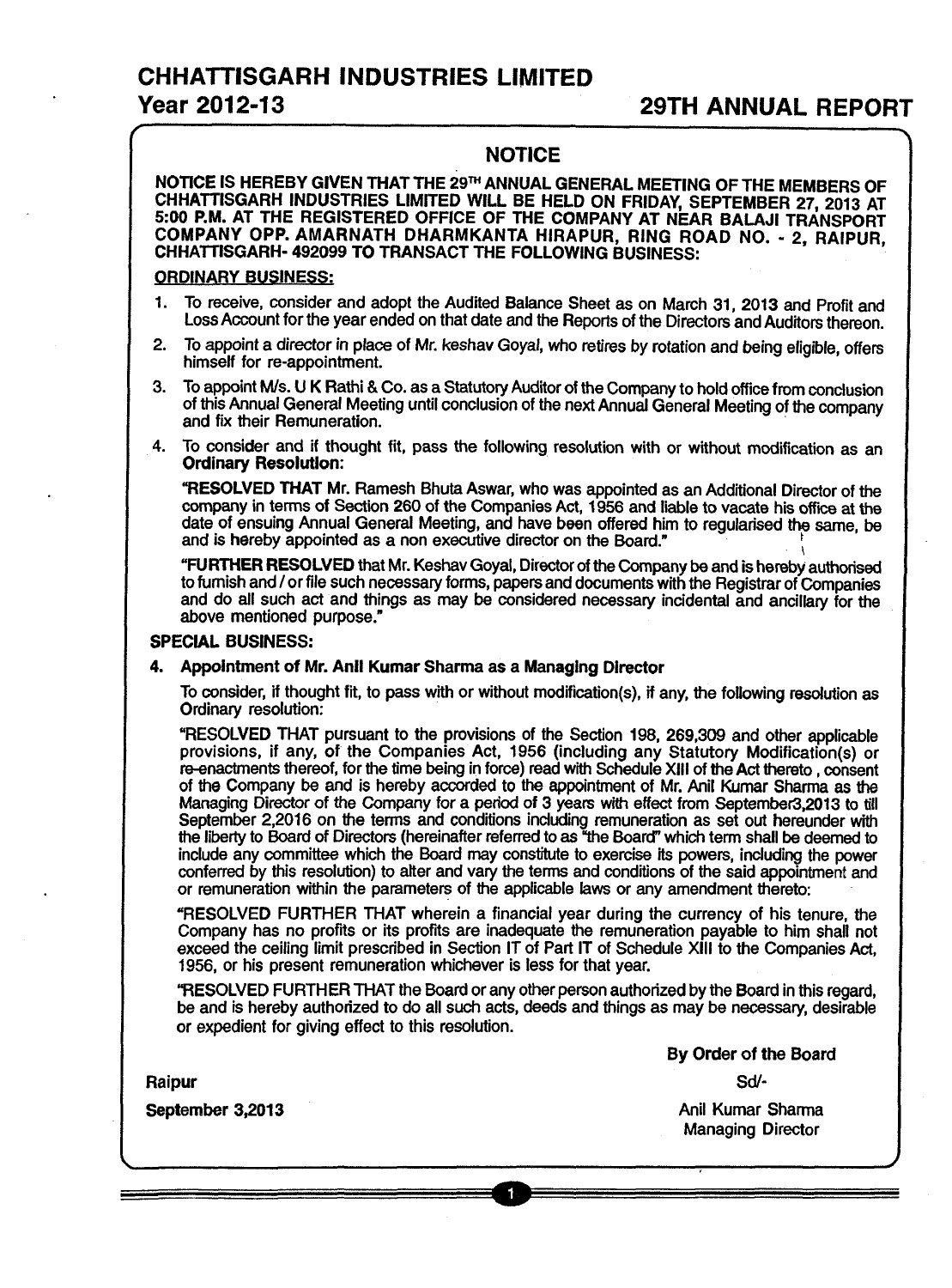#### NOTES:

1. A MEMBER ENTITLED TO ATTEND AND VOTE AT TIIE MEETING, IS ENTITLED TO APPOINT A PROXY TO ATTEND AND ON A POLL TO VOTE INSTEAD OF HIMSELF AT THE MEETING.

A PROXY NEED NOT BE A MEMBER. A PROXY IN ORDER TO BE EFFECTIVE MUST BE RECEIVED BY THE COMPANY AT ITS REGISTERED OFFICE NOT LESS THAN 48 HOURS BEFORE THE MEETING.

- 2. The instrument(s) appointing the proxy, if any, shall be deposited at the Registered Office of the company at Near Balaji Transport Company 0pp. Amarnath Dharmkanta Hirapur, Ring Road No. - 2, Raipur, Chhattisgarh- 492099.
- 3. An explanatory statement pursuant to Section 173(2) of the Companies Act, 1956, relating to the Special Business to be transacted at the Annual General Meeting is attached.
- 4. The Register of. Members and the Share Transfer Books of the company will remain closed Monday, September 23, 2013 to Friday, September 27, 2013 (both days inclusive).
- 5. Members (Those holding shares in the physical form only) are requested to inform the changes, if any, in their registered address to the company's Share Transfer Agent.
- 6. For the convenience of the Members, an Attendance Slip is annexed to the Proxy Form. Members are requested to *affix* their signature at the space provided and *fill up* the particulars *and* hand over the attendance slip at the place of the Meeting.

Members desiring any information on the Accounts are requested to write to the Company at least one week before the meeting so as to enable the Management to keep the information ready and replies will be provided at the meeting.

The Ministry of Corporate Affairs has taken a "Green Initiative in the Corporate Governance" by allowing paperless compliances by the companies and has issued circulars stating that service of notice/documents including Annual Report can be sent by e-mail to its members. To support this green initiative of the Government in full measure, members who have not registered their e-mail addresses, so far, are requested to register their e-mail addresses. In respect of electronic holdings, with the Depository through their concerned Depository Participants and members who hold shares in physical form are requested to register the same with our RTA, ABS Consultant (P) Limited.

By Order of the Board

Raipur Sd<sup>i</sup>-Charles and School and School and School and School and School and School and School and School and

September 3,2013 **Anil Kumar Sharma** Anil Kumar Sharma Anil Kumar Sharma Anil Kumar Sharma Anil Kumar Sharma Ani Managing Director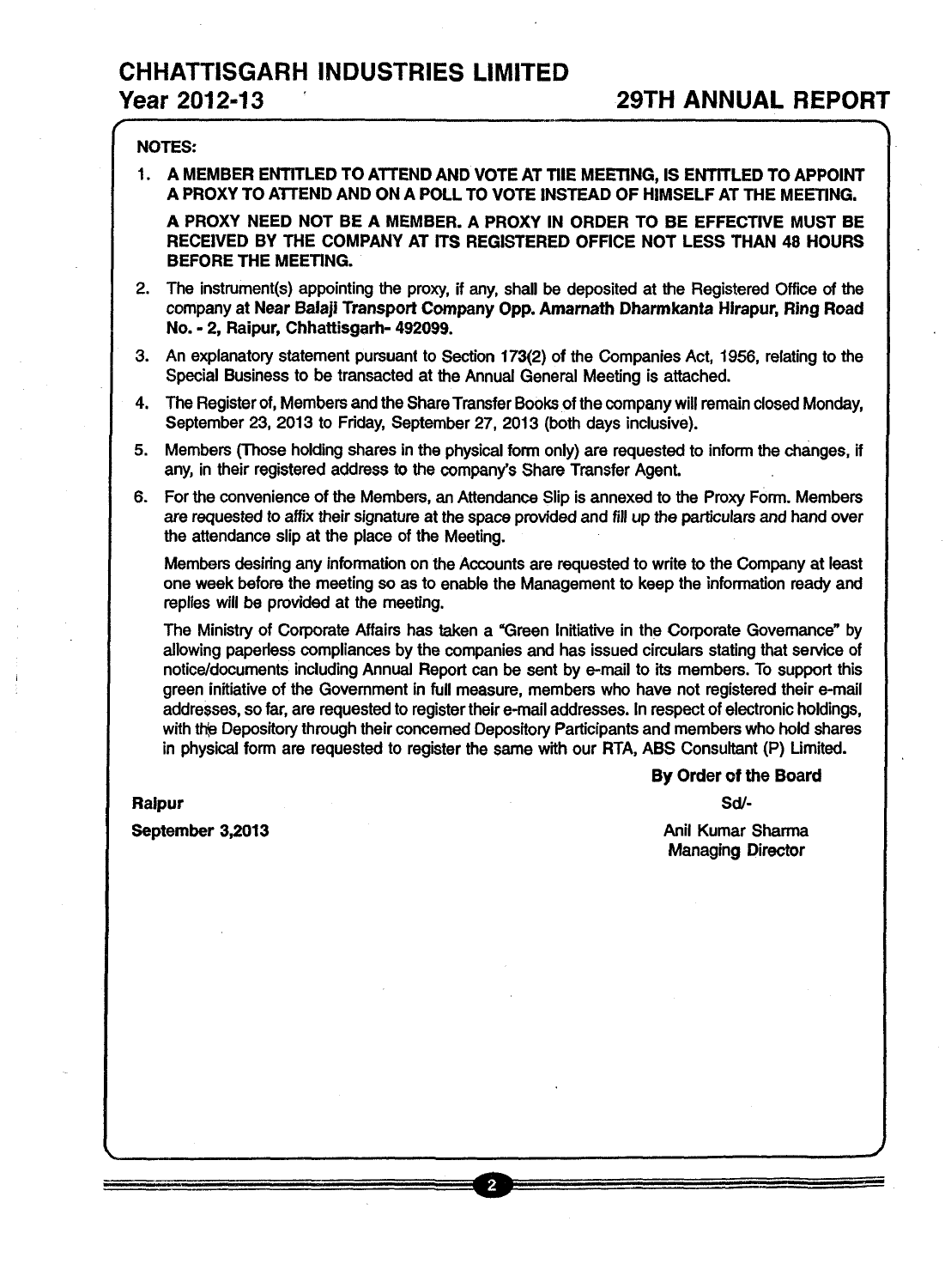## CHHATTISGARH INDUSTRIES LIMITED Year 2012-13\_\_\_\_\_\_\_\_\_\_\_\_\_\_\_\_\_\_\_\_\_\_\_\_\_\_\_\_\_\_\_\_\_\_\_ 2 9 TH A N N U A L R E P O R T

#### EXPLANATORY\_STATEMENT PURSUANT TO SECTION 173 (2) OF COMPANIES ACT. 1956 **item No. 1:**

To receive, consider and adopt the Audited Balance Sheet as on March 31, 2013 and Profit and Loss Account for the year ended on that date and the Reports of the Directors and Auditors thereon.

Your Directors recommends this resolution for your approval.

#### **item No. 2:**

To appoint a Director in place of Mr. Keshav Goyal, who retires by Rotation, at the Annual General Meeting and being eligible, offers him for reappointment.

Your Directors recommends this resolution for your approval.

None of the Directors of the Company are interested in this resolution except Mr. Keshav Goyal.

#### **Itgm Np. a;**

To appoint M/s. U K Rathi & Co. as a Statutory Auditor of the Company to hold office from conclusion of this Annual General Meeting until conclusion of the next Annual General Meeting of the company and fix their Remuneration

Your Directors recommends this resolution for your approval.

None of the Directors of the Company are interested in this resolution Except Auditor M/s. U K Rathi & Co.

#### **Item No. 4:** The second second second second second second second second second second second second second second

#### Appointment of Mr. Anil Kumar Sharma as a Managing Director i

The Board of Directors at its meeting held on September 3, 2013 had appointed of Mr. Anil Kumar Sharma as the Managing Director of the company for a period of 3 years with effect from September 3, 2013 is in accordance with the provisions of Schedule XIII to the Companies Act, which requires approval of the members of the Company.

- A. Tenure of appointment: The appointment of the Managing Director is for a period of 3 years with effect from September 3, 2013 to September 2, 2016.
- B. Nature of Duties: The Managing Director Shall devote his Managing attention to the business of the company and carryout such duties as may be entrusted to him by the Board, and exercise such powers as may be assigned to him subject to the superintendence, control & directions of the board in connection with and in the best interest of the business of the company.
- C. Remuneration: Subject to overall limit on remuneration payable to all managerial personnel taken together, as laid down in The Companies Act 1956, read with Schedule XIII thereto, Mr. Anil Kumar Sharma shall be paid Rs. 480,000/-(Rupees Four Lacs Eighty Thousand only) per year and the above remuneration payable to him shall be inclusive of allowances and perquisites etc. as may be determined by the Board from time to time and may be payable monthly or otherwise provided that the perquisites shall be evaluated as per Income Tax Act and Rules wherever applicable. The remuneration for a part of the year shall be computed on pro-rata basis.

#### D. Sitting Fees: Mr. Anil Kumar Sharma shall not be entitied to any sitting fees.

The Board of Directors recommends the proposed resolution for your approval.

None of the directors except Mr. Anil Kumar Sharma is in any way concern or interested in the resolution.

The Board recommends the special resolution for acceptance by the members.

Your Directors recommend this resolution for your approval.

Your Directors recommends this resolution for your approval.

None of the Directors of the Company except Mr. Anil Kumar Sharma are interested in this resolution

Raipur Sd/- Santa Communication and the Solid Communication and School School School School School School School

September 3,2013 Anil Kumar Sharma Anil Kumar Sharma Anil Kumar Sharma Anil Kumar Sharma

Managing Director

By Order of the Board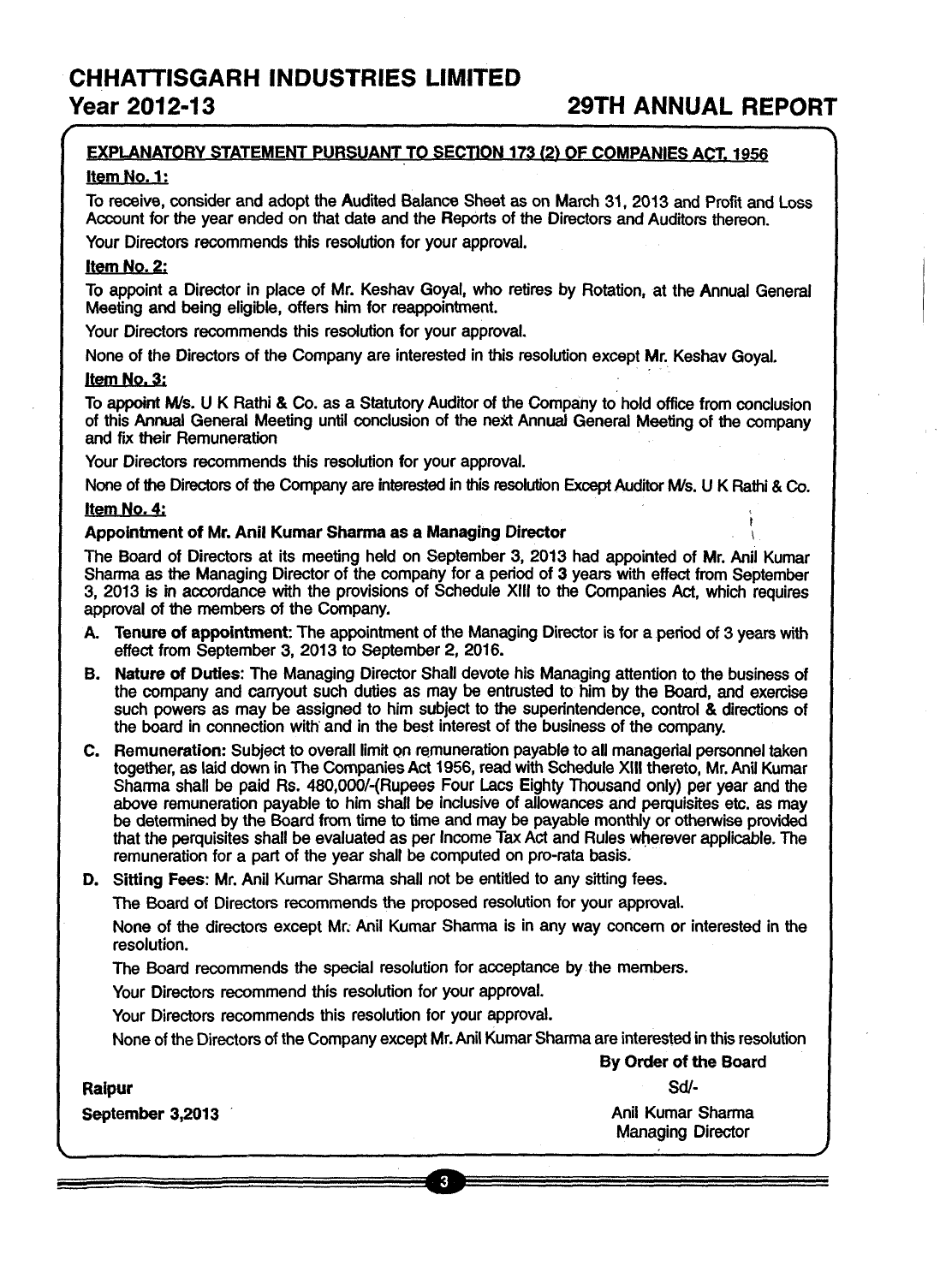### Year 2012-13

## **29TH ANNUAL REPORT**

### DIRECTORS' REPORT

#### **To,**

**The Members of Chhattisgarh Industries Limited**

Your Directors have pleasure in presenting the 29<sup>th</sup> Annual Report with the Audited Accounts of the **Company for the year ended March 31, 2013.**

#### Financial Results

**The financial Results are briefly indicated below:**

| <b>PARTICULARS</b>           | <b>YEAR ENDED</b>           |                 |  |
|------------------------------|-----------------------------|-----------------|--|
|                              | 31 <sup>st</sup> March 2013 | 31st March 2012 |  |
| Sales and Other Income       | 708,778                     |                 |  |
| <b>Total Expenditure</b>     | 4,021,691                   | 2,081,276       |  |
| Profit before Tax            | (3,312,913)                 | (2,081,276)     |  |
| Profit/(Loss) for the period | (3,312,913)                 | (2,081,276)     |  |

#### **DIVIDEND**

**With a view to build resources for future needs and in the absence of profits. Directors regret their inability to recommend any dividend for the financial year under re view.**

#### **DIRECTORS**

**During the year following changes were made in the Board of the Company**

**Mr. Keshav Goyal, (Whole-Time Director of the Company) has resigned w.e.f. 15/05/2013.**

**Mr. Anil Kumar Sharma has been appointed as Director w.e.f 15/05/2013**

**Mr. Ashish Goyal resigned as Director w.e.f. 20/06/2013**

**Mr. Keshav Goyal has been appointed as Director w.e.f 20/06/2013**

#### **DE-LISTING & REDUCTION OF CAPITAL**

**The Company has initiated necessary filings for de-listing its equity shares from the Calcutta Stock Exchange and for Reduction of its Capital based on the approval received from its shareholders during the 27\*' Annual General Meeting held for the financial year 2010-11.**

#### DIRECTORS' RESPONSIBILITY STATEMENT

**Pursuant to Section 217 (2AA) of the Companies Act, 1956 the Board of Directors hereby confirms:**

- **i. That in the preparation of the Annual Accounts, the applicable accounting standards have been followed along with proper explanation reiating to material departures.**
- **ii. That the Directors had selected such accounting policies and applied them consistently and made judgments and estimates that are reasonable and prudent so as to give a true and fair view of the state of affairs of the company at the end of the financial year and of the Profits of the Company for that period.**
- **iii. That the Directors have taken proper and sufficient care for the maintenances of adequate accounting records in accordance with the provisions of this Act for safeguarding the assets of the Company and for preventing and detecting fraud and other irregularities.**
- **iv. That the Directors have prepared the Annual accounts on a going concern basis.**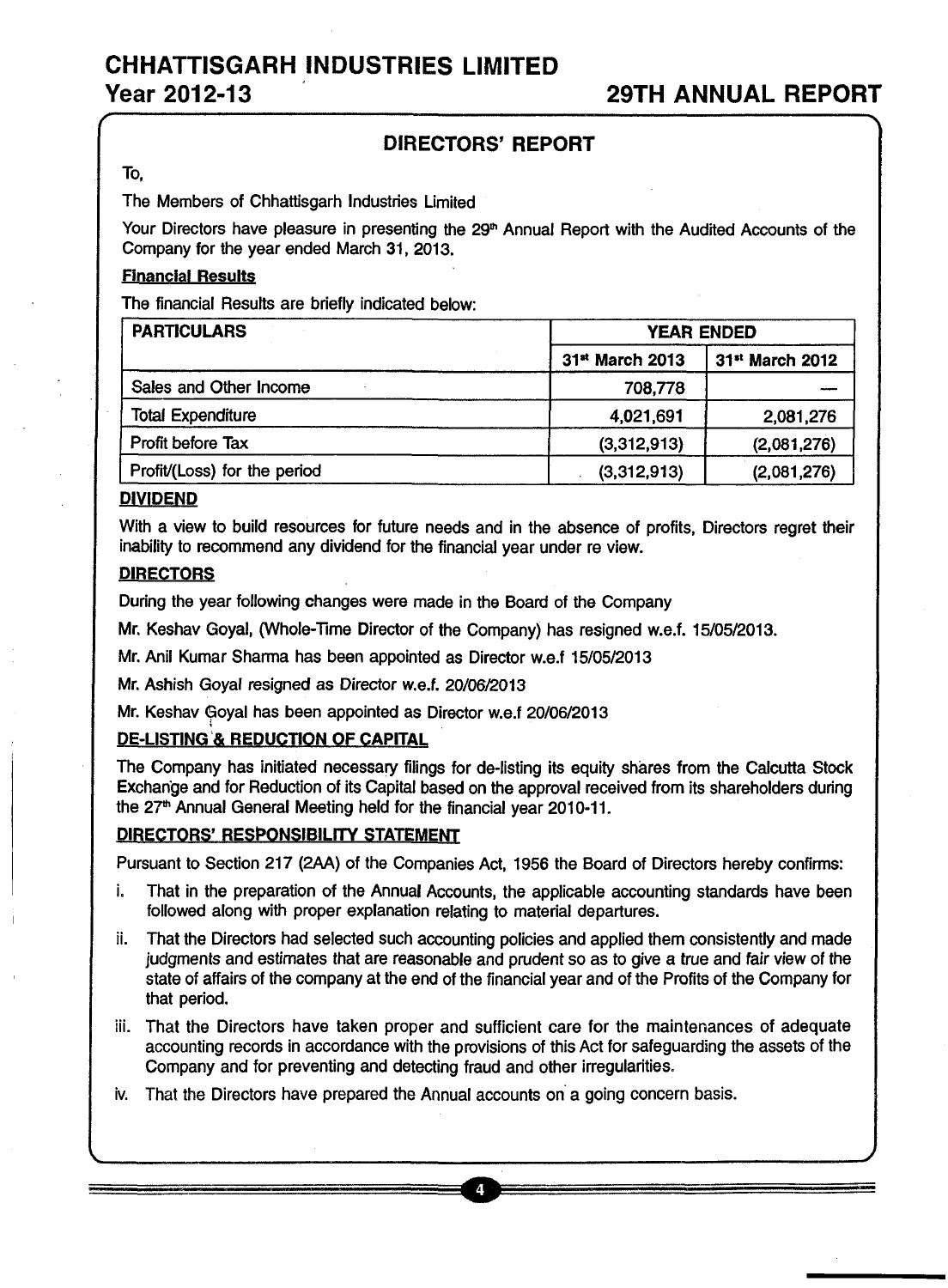#### **CONVERSATION OF ENERGY, TECHNOLOGY ABSORPTION AND FOREIGN EXCHANGE EARNINGS AND OUTGO:**

**The particulars relating to Conversation of Energy, Technology absorption and foreign exchange earnings and outgo are not applicable to the company. However, efforts are being made to conserve and optimize the use of energy wherever possible. During the year under review, your Company has neither earned nor spent any foreign exchange.**

#### DEMATERIALIZATION OF EQUITY SHARES:

**The Company's equity shares are available for trading in the Depository systems of both the National Securities Depository Limited (NSDL) and the Central Depository Services (India) Limited. The International Security Identification Number (ISIN) allotted by NSDL and CDSL to Chhattisgarh Industries Limited is INE473C01017 for the equity shares of your Company.**

**The Status of the Shares of the Company as on March 31,2013 are as follows:**

| <b>Particulars</b>    | No. of Shares    |
|-----------------------|------------------|
| <b>NSDL Folios</b>    | 2,531,049 Shares |
| <b>CDSL Folios</b>    | 2.713,341Shares  |
| <b>Physical Folio</b> | 2,245,010 Shares |
| TOTAL                 | 7,489,400 Shares |

#### CORPORATE GOVERNANCE

**Your Company is not having adequate Board Composition inspite of which Board of Directors have made their best efforts in compliance of the Listing Agreement and such other provisions of the Acts applicable to the Company in its day to day business affairs and its governing.. Separate Reports on the Corporate Governance and Management Discussion & Analysis are included in the Annual Report and Certificate dated September 3,2013 of the Auditors of your Company confirming the compliance of conditions of Corporate Governance is also annexed thereto.**

#### PARTICULARS OF EMPLOYEES

**There was no employee in respect of whom information is required to be given pursuant to Section 217 (2A) of the Companies Act, 1956 read with the Companies (Particulars of Employees) Amendment Rules, 1999 as amended up-to-date.**

#### **AUDITORS**

**M/s U.K.Rathi & Co., Chartered Accountants, the Statutory Auditors of the Company, retire at the conclusion of the ensuing Annual Genera! Meeting. They have expressed their willingness to continue as a Statutory Auditors of the Company if appointed. They have further confirmed that the said** appointment would be in conformity with the provisions of Section 224(1B) of the Act.

#### **AUDITOR REPORT**

**The Auditors' Report to the shareholders did not contain any adverse or qualification remarks.**

#### **INDUSTRIAL RELATIONS**

**During the year under review, your company has cordial and harmonious industrial relations at all levels of the Organization.**

#### **STOCK EXCHANGE**

**The Company's securities are listed at Calcutta Stock Exchange Limited and Bombay Stock Exchange Limited. Since trading in equity shares of the Company on the Calcutta Stock Exchange Ltd. is negligible. Board considers it fit to delist shares from Calcutta Stock Exchange. Further, considering the expansion**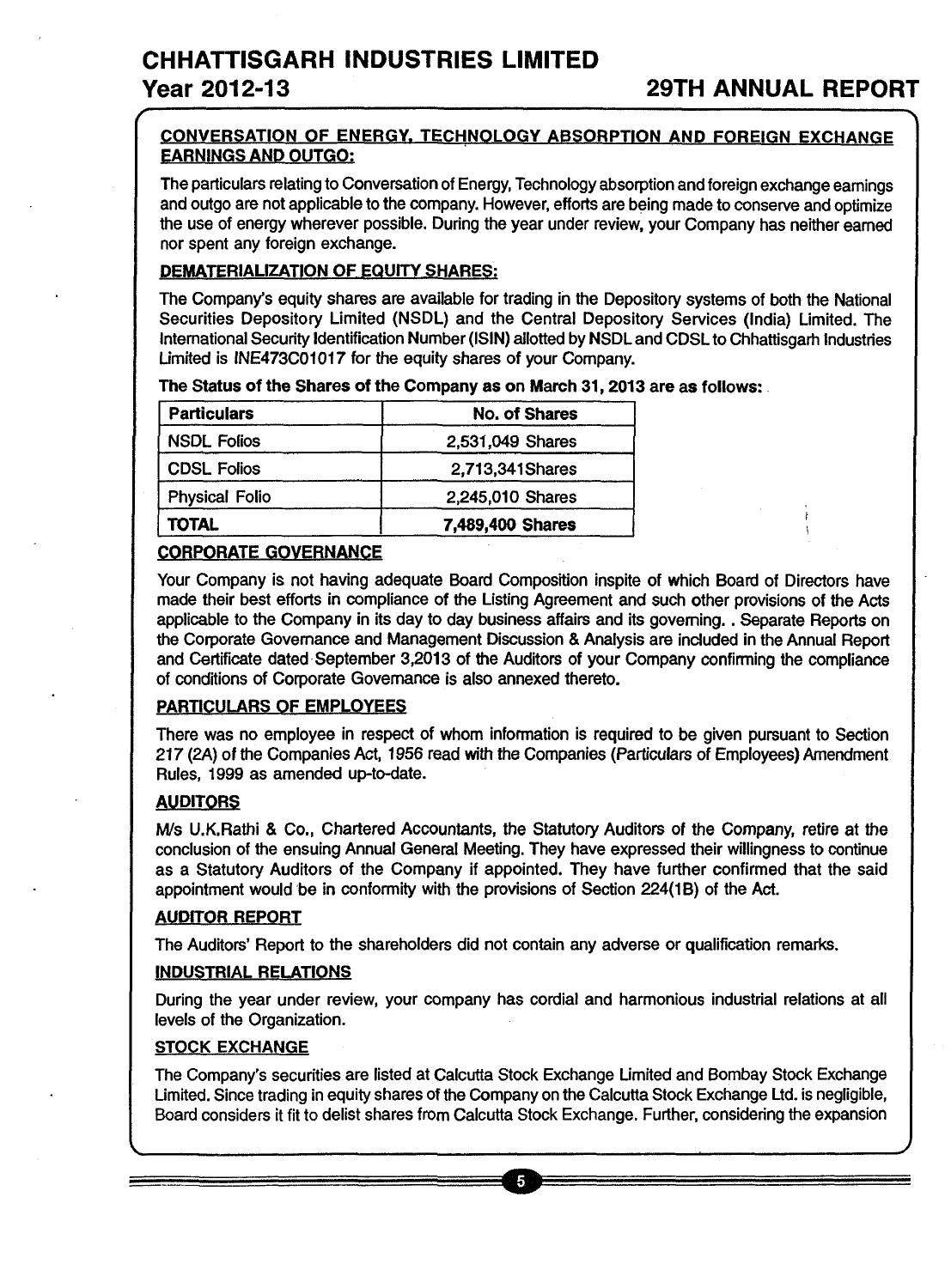## **29TH ANNUAL REPORT**

**of the BSE and its extensive network and terminals across the country, it is not advisable & continues to Calcutta Stock Exchange. Besides, BSE having nationwide terminals provide adequate opportunity to shareholders to trade in Company's shares. The delisting will take effect only after all approvals, sanctions and permission has been received.**

#### **PUBLIC DEPOSITS**

**During the year under review, your Company has not accepted any Fixed Deposits from public within the meaning of the provisions of the Section 58A of the Companies Act, 1956 and the Rules made there under.**

#### **APPRECIATION;**

**Your Directors place on record their deep appreciation for the continued, support and co-operation extended to the Company by the Banks, various departments and agencies of Central and State Government and other agencies.**

**Your Directors thank our esteemed shareholders for your continued support.**

**Your Directors place on record their appreciation of the dedication and commitment of your Company's employees and look forward to their support in the future as well.**

6

**By Order of the Board**

**Raipur Sd'-** Salaman Sullaway School State State State State State State State State State State State State State State State State State State State State State State State State State State State State State State Stat

**September 3,2013** Anil Kumar Sharma Anil Kumar Sharma Anil Kumar Sharma Anil Kumar Sharma Anil Kumar Sharma Anil Kumar Sharma Anil Kumar Sharma Anil Kumar Sharma Anil Kumar Sharma Anil Kumar Sharma Anil Kumar Sharma Anil **Managing Director**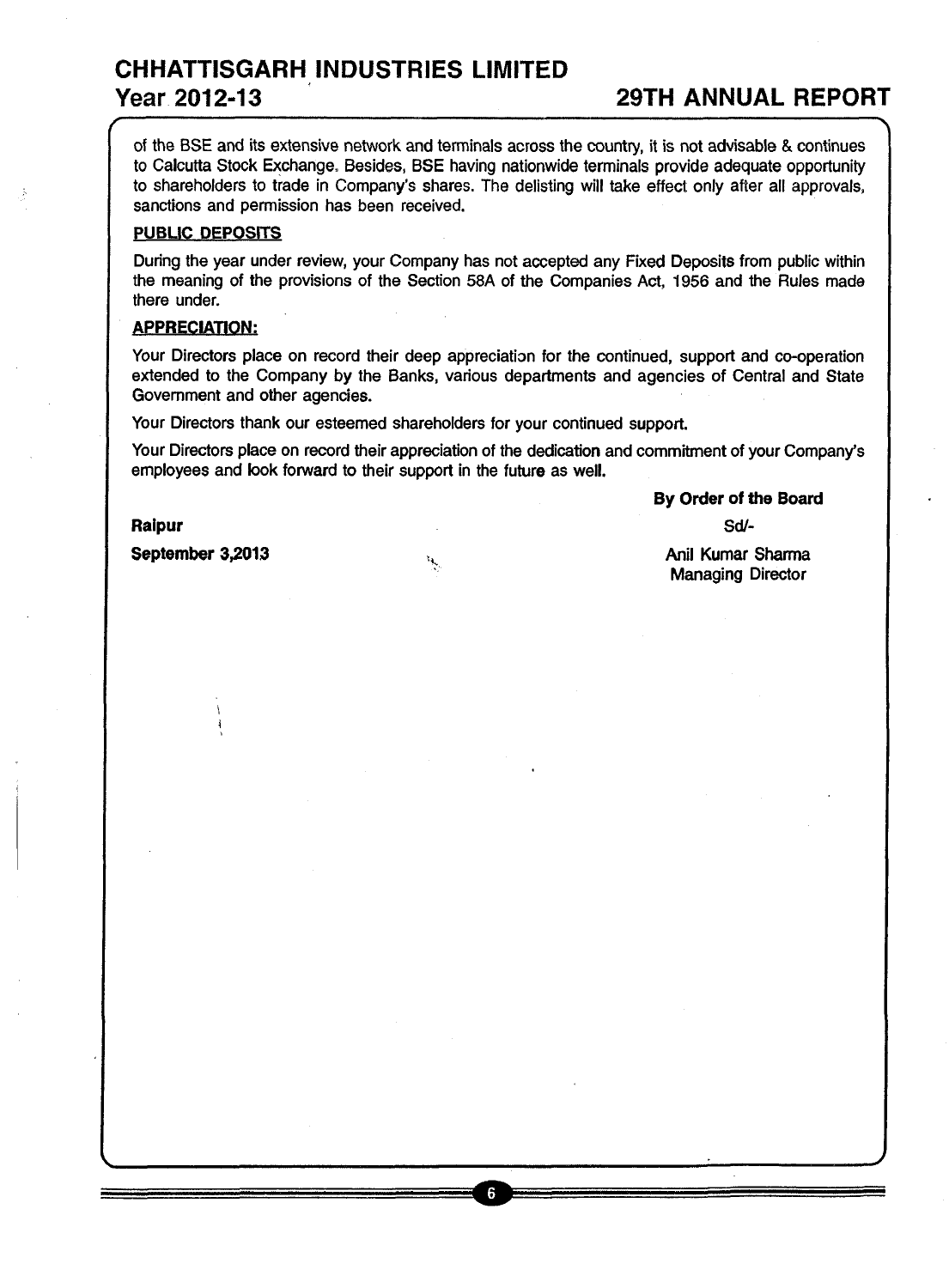### Year 2012-13

### ANNEXURE TO DIRECTORS REPORT

#### **INFORMATION REQUIRED UNDER THE COMPANIES (DISCLOSURE OF PARTICULARS IN THE REPORT OF THE BOARD OF DIRECTORS) RULES, 1988**

**Particulars with respect to Conservation of Energy, Technology Absorption as per section 217(1)(e) of the Companies Act, 1956 read with Company's (Disclosure of particulars in the Board of Directors) Rule, 1988 for the year ended 31" March 2013-are annexed to this report.**

#### **CONSERVATION OF ENERGY, RESEARCH & DEVELOPMENT, TECHNOLOGY ABSORPTION & FOREIGN EXCHANGE EARNINGS AND OUTGO**

#### **A CONSERVATION OF ENERGY**

**The operations of the company are not energy intensive. However wherever possible the company strives to curtail the consumption of energy on continued basis. Further company has absorbed latest technology which is helpful in conserving energy.**

#### **B. TECHNOLOGY ABSORPTION, ADAPTATION AND INNOVATION**

**The Company over the years through its experience has developed modified and adopted unique technique of stamping of LAM Coke which increases the efficiency of Coke.**

#### **FOREIGN EXCHANGE EARNINGS AND OUTGO <sup>f</sup>**

**Foreign exchange earnings and outgo during the year 2012-2013 are as under.**

| <b>PARTICULARS</b>        | 2012-13    | 2011-12    |
|---------------------------|------------|------------|
| Foreign Exchange Earnings | NIL        | <b>NIL</b> |
| Foreign Exchange Outgo    | <b>NIL</b> | <b>NIL</b> |

### **By Order of the Board**

**Sd/-**

**September 3,2013**

**Raipur**

**Anil Kumar Sharma Managing Director**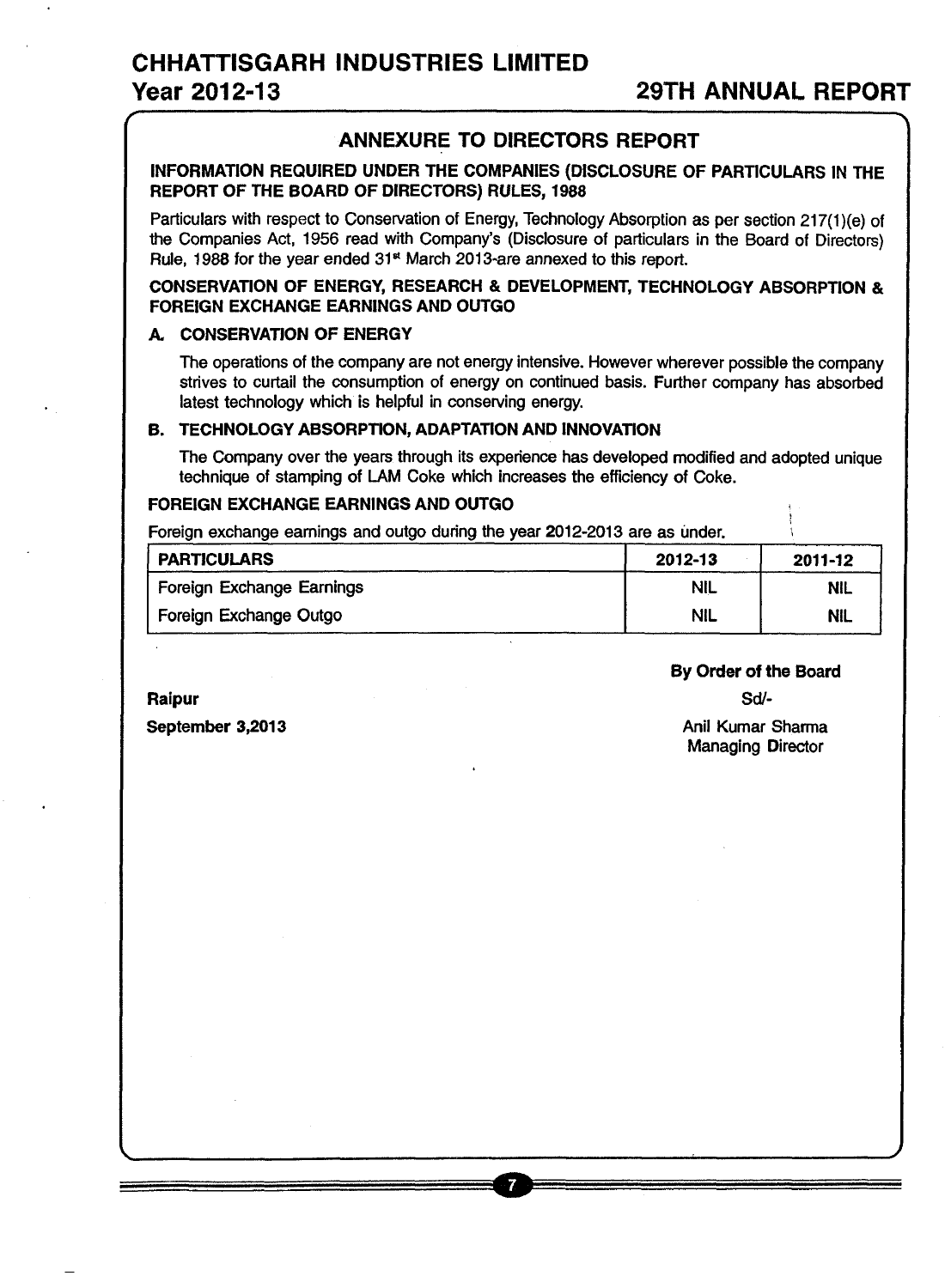### Year 2012-13

### MANAGEMENT DISCUSSION AND ANAYLSIS REPORT

#### BUSINESS OUTLOOK

**The Company is looking for new business avenues in various areas like Manufacturing of coke, hard coke and other coal/coke related product.**

#### RISK AND CONCERNS

**The Company is exposed to risks from market fluctuation of interest rate and stock market fluctuation ot the share price.**

#### **INTERNAL CONTROL SYSTEMS AND THEIR ADEQUACY**

**Your Company has appropriate internal control systems relating to its areas of operations. The internal control systems lay emphasis in financial reporting and compliance with applicable rules and regulations.**

#### DISCUSSION ON FINANCIAL PERFORMANCE WITH RESPECT TO OPERATIONAL **PERFORMANCE**

**The main source of income is derived from income from sale of sarees and income from investment in shares.**

#### MATERIAL DEVELOPMENTS IN HUMAN RESOURCES

**Since the Company is engaged in trading activity therefore minimum number of staff and workers has been retained in the Company to oversee day to day operations. The Company cares for its personnel and considers them as their assets.**

#### By Order of the Board

Raipur Sd/- Solid Communication of the Solid Communication of the Solid Communication of the Solid Communication

#### **September 3,2013** Anil Kumar Sharma Anil Kumar Sharma Anil Kumar Sharma Anil Kumar Sharma Anil Kumar Sharma Ani

**Managing Director**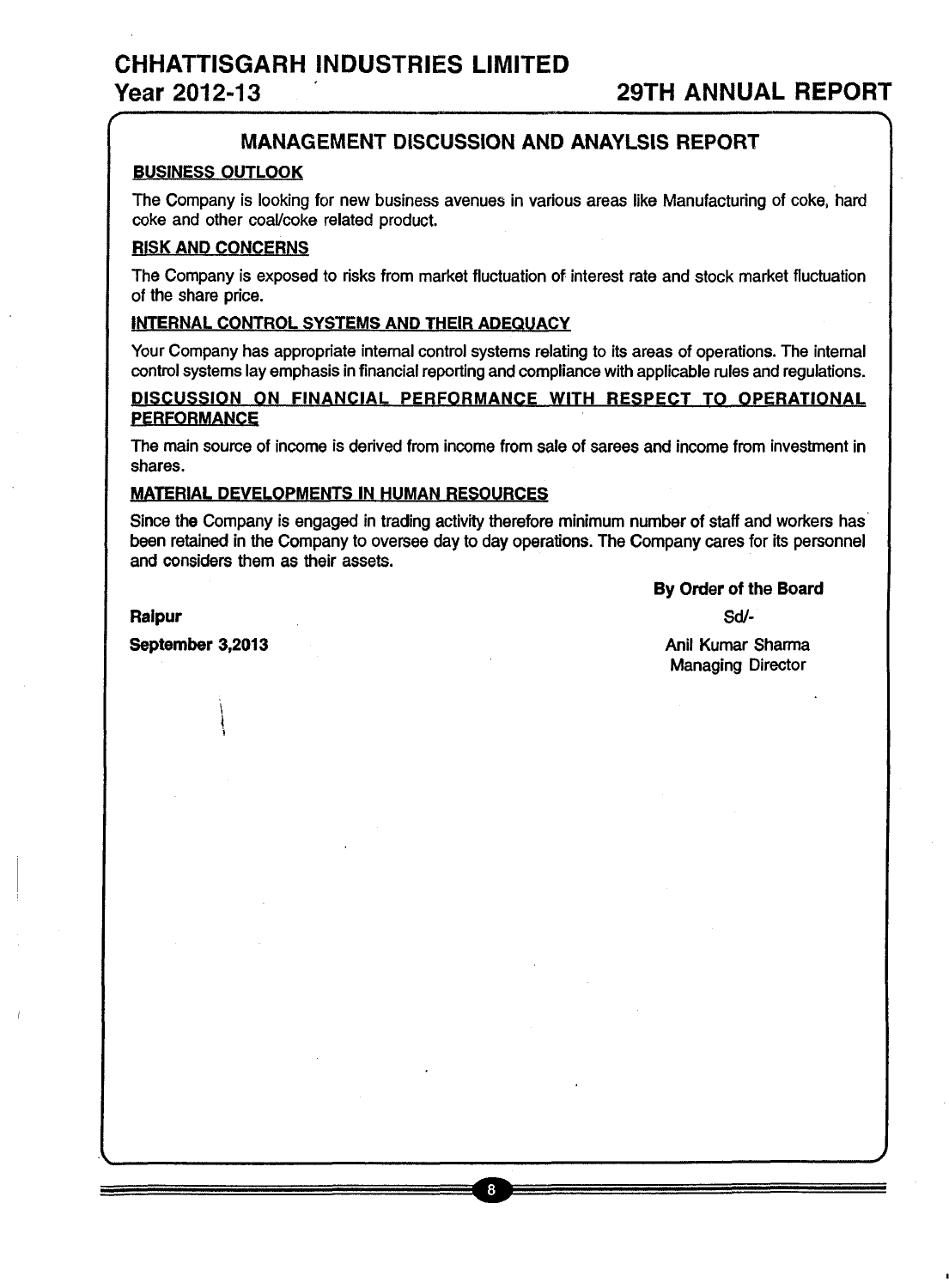**Year 2012-13** 

## **29TH ANNUAL REPORT**

### CORPORATE GOVERNANCE REPORT

#### <sup>1</sup> **. The Company's philosophy on Code of Corporate Governance**

**Corporate Governance is based on the principles of integrity, fairness, equity, transparency, accountability and commitment to values. Good governance practices stem from the culture and mindset of the organization. The Company believes that good Corporate Governance practices should be enshrined in all activities of the Company. This would ensure efficient conduct of the affairs of the Company and help the Company achieve its goal of maximizing value for all its stakeholders. The Company has a strong legacy of fair, transparent and ethical governance.**

**The Company recognizes that good Corporate Governance is a continuing exercise and reiterates its commitment to pursue highest standards of Corporate Governance in the overall interest of all the stakeholders.**

#### 2. **Board of Directors**

#### Composition as on March 31, 2013

**The Board of Directors as on March 31,2013 consists of total three Directors. The Chairman of the Company is Executive Director. The composition is in conformity with Clause 49 of the Listing Agreement entered into with the stock exchange.**

| <b>Name</b>      | Category        | No of outside Directorship(s)<br>held in Public and<br><b>Private Limited</b> |        |             | <b>No of Board Committee</b><br>position held in other Public<br><b>Limited Companies</b> |
|------------------|-----------------|-------------------------------------------------------------------------------|--------|-------------|-------------------------------------------------------------------------------------------|
|                  |                 | Private                                                                       | Public | Chairman    | Member                                                                                    |
| Mr. Keshav Goyal | <b>Director</b> | З                                                                             |        |             |                                                                                           |
| Mr. Ashish Goyal | <b>Director</b> | 2                                                                             |        | <b>N.A.</b> | N.A.                                                                                      |
| Mr. Ram Jha      | <b>Director</b> |                                                                               |        |             |                                                                                           |

#### **3. Board Meetings**

**The Board held 5 meetings during the year 2012-13 on 17.05.2012. 14,8.2012. 25.08.2012.** 01.11.2012 and 14.02.2013.

#### **Attendance of Directors at Board Meetings and at the Annual General Meeting**

| Name of the Director | No of Board Meetings Attended | Whether Attended the Last AGM |  |
|----------------------|-------------------------------|-------------------------------|--|
| Mr. Keshav Goyal     |                               | Yes                           |  |
| Mr. Ashish Goyal     |                               | Yes                           |  |
| Mr. Ram Jha          |                               | No                            |  |

**The Board ensures compliance of all laws applicable to the Company and takes steps to rectify pon-gpmpiiances. jf.any.**

#### **4. Committees of the Board**

#### **(i) Audit Committee**

**The Audit Committee oversees the Company's financial reporting process and disclosure of its financial information, to recommend the appointment of Statutory Auditors and fixation of their remuneration, to review and discuss with the Auditors, adequacy of the internal audit system, major accounting policies, practices and entries, compliance with accounting standards and Listing Agreements and other legal requirements concerning financial statements and related party transactions, if any, to review the financial statements before they are submitted to the Board of Directors. Due to unavailability of independent director's inspite of best efforts of the Company, the**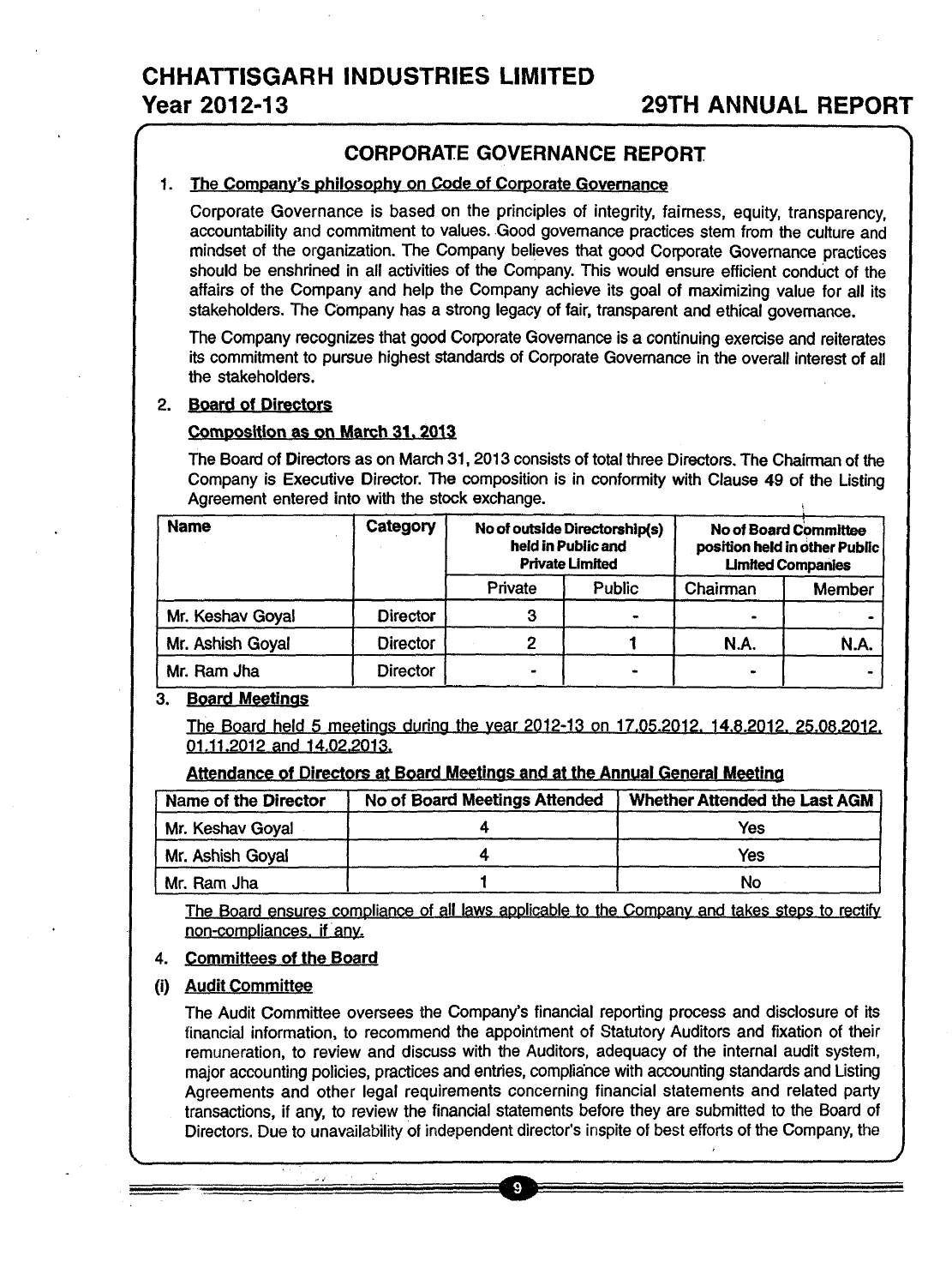### **Year 2012-13**

Company has not been able to constitute Audit Committee as per the Listing Agreement.

#### Composition and Attendance

During the year 2012-13, 3 meetings of the Audit Committee were held on 17.05.2012, 14.8.2012, and 25.08.2012,

| Name of Member     | Category | No of meetings attended |
|--------------------|----------|-------------------------|
| , Mr. Keshav Goyal | Member   |                         |
| Mr. Ashish Goyal   | Member   |                         |
| Mr. Ram Jha        | chairman |                         |

### (II) Remuneration Committee

The Company has not formed a remuneration committee which is a part of non- mandatory code. The remuneration policy of the Company is directed towards rewarding performance, based on review of achievements on a periodic basis. The remuneration policy is in consonance with the existing industry practices and the requirements of law. The Company does not have any stock option plan to performance linked incentives for its directors. The Company has not paid any remuneration to any of its directors.

#### 5. Share Transfers and share holders/investors grievance committee.

#### A) Terms of reference

The Committee into issues relating to shares, including transfer/transmission of shares, issue of duplicate share certificates, non-receipt of dividend, annual reports etc. The Committee meets to review status of investor grievances, rectify transfers, approve transmission of shares and issue duplicate share certificates from time to time. Besides, officers of the Company have been authorized to approve issue of share certificates, approve transfer/transmission of shares, consolidation, sub-division and split of share certificates.

#### B) Compliance officer

The Board has designated Mr. Keshav Goyal, the Director of the Company as the Compliance Officer ;

Shareholders/Investors Grievance Committee: **<sup>&</sup>gt;**

#### Composition and attendance of Shareholders/Investors Grievance Committee:

| <b>Composition</b> | <b>Designation</b> | Date of Meeting | <b>Attendance</b> |
|--------------------|--------------------|-----------------|-------------------|
| Mr. Keshav Goyal   | Member             | 15.01.2013      | Yes               |
| Mr. Ashish Goyal   | <b>Member</b>      | 15.01.2013      | Yes               |
| Mr. Ram Jha        | Chairman           | 15.01.2013      | Yes               |

#### 2 (a) General Body Meetings:

The Last three Annual General Meetings were held as per the details given below:

| No of<br><b>AGM</b> | <b>Date</b>                 | Time | <b>Venue</b>                                                                         | <b>Special</b><br><b>Resolution</b> |
|---------------------|-----------------------------|------|--------------------------------------------------------------------------------------|-------------------------------------|
| <b>28th</b>         | September 27,2012 5.00 P.m. |      | Village Chaple, Teshil Kharsia<br>District Raigarh, Chhattisgarh- 496661             |                                     |
| 27 <sup>th</sup>    | $1-Auq-11$                  |      | 3:30 p.m.   Village Chaple, Teshil Kharsia<br>District Raigarh, Chhattisgarh- 496661 | $2**$                               |
| 26 <sup>th</sup>    | $7-Sep-10$                  |      | 10:30 a.m. Village Chaple, Teshil Kharsia<br>District Raigarh, Chhattisgarh- 496661  | None                                |

' Change of the Registered office of the company.

\*\* Reduction of the Equity Share capital of the Company.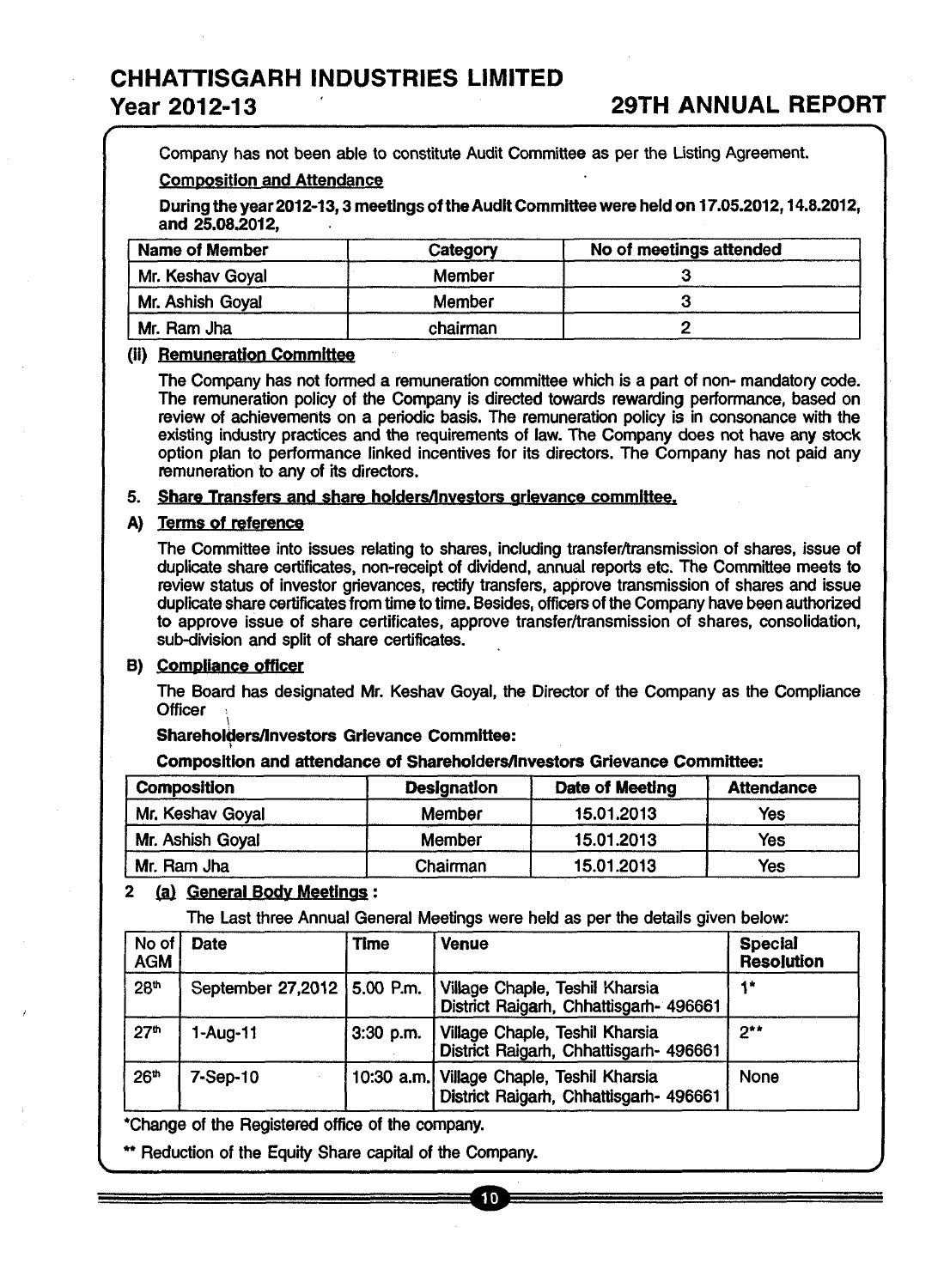**\*\* Delisting of the equity shares of the Company from Calcutta Stock Exchange.**

#### **(c) Postal Baliot**

*During the year ended* **March 31,2013, no** *resolution was* **passed by** *the Company's shareholders* **required voting by postal ballot. At the ensuing Annual General Meeting also, there are resolutions as mentioned in the Notice to be passed through postal ballot.**

#### **2. Disclosures**

(a) Disclosures on materially significant related party transactions, pecuniary or business **relationship with the Company** 

**There have been no materially significant related party transactions that may potentially conflict with the interests of the Company or its subsidiaries, with any of the directors or their relatives during the year 2012-13**

#### **(b) Details of non- compliance bv the Coropanv. penalties and structures fmoosed on the Company bv the Stock Exchanges or SEBI or any Statutory Authority or any matters**

#### related to Capital Market:

**No penalties or strictures have been imposed on the Company by the Stock Exchanges or SEBI or any other statutory authority, or any matter related to capital markets during last 3 years.**

#### **(c) Whistle Blower Policy:**

The Company has formulated a policy known as 'Whistle Blower Policy' to allow and encourage **our employees to bring to the Management's notice (Audit Committee) directly, without necessarily informing their superiors about suspected unethical behaviour, malpractice, wrongful conduct,** fraud, violation of the Company's policies including code of conduct, violation of law or questionable **accounting or auditing matters by any employee/director in the Company without fear of reprisal.**

**The Company further undertakes that it has not denied any personal access to the Audit Committee of the Company in respect of matters involving alleged misconduct/malpractice/unethical behaviour and that it has provided protection to 'Whistle Blowers' from unfair termination and other unfair or prejudicial employment practices**

#### **(d) Details of compliance with the mandatory requirements and adoption of non- mandatory requirements of Clause 49:**

**The Company has not been in complete compliance with Clause 49 and is in process of adopting non- mandatory requirements of Clause 49, wherever feasible.**

#### **(e) Risk Management:**

**The Executive Management controls risk through means of property defined framework.**

#### (f) Code of Conduct:

and a committed provider of the committee of the committee of the committee

**The Board of Directors of your Company has laid down the Code of Conduct for all Board of Members and Senior Msinagement of the Company, which delineates the principles governing the conduct of employees including Directors, with all the stakeholders of the Company. The code** covers transparency, legal compliances, concern of occupational health, safety and environment, **a gender friendly work place and philosophy of leading by personal examples.**

**All Board Members and Senior Management of your Company ensure the compliances with these principles. The Board is responsible for ensuring that these principles are communicated to, understood and observed by all employees. Compliance of the code is subject to the review by the Board supported by the Audit Committee of the Board.**

...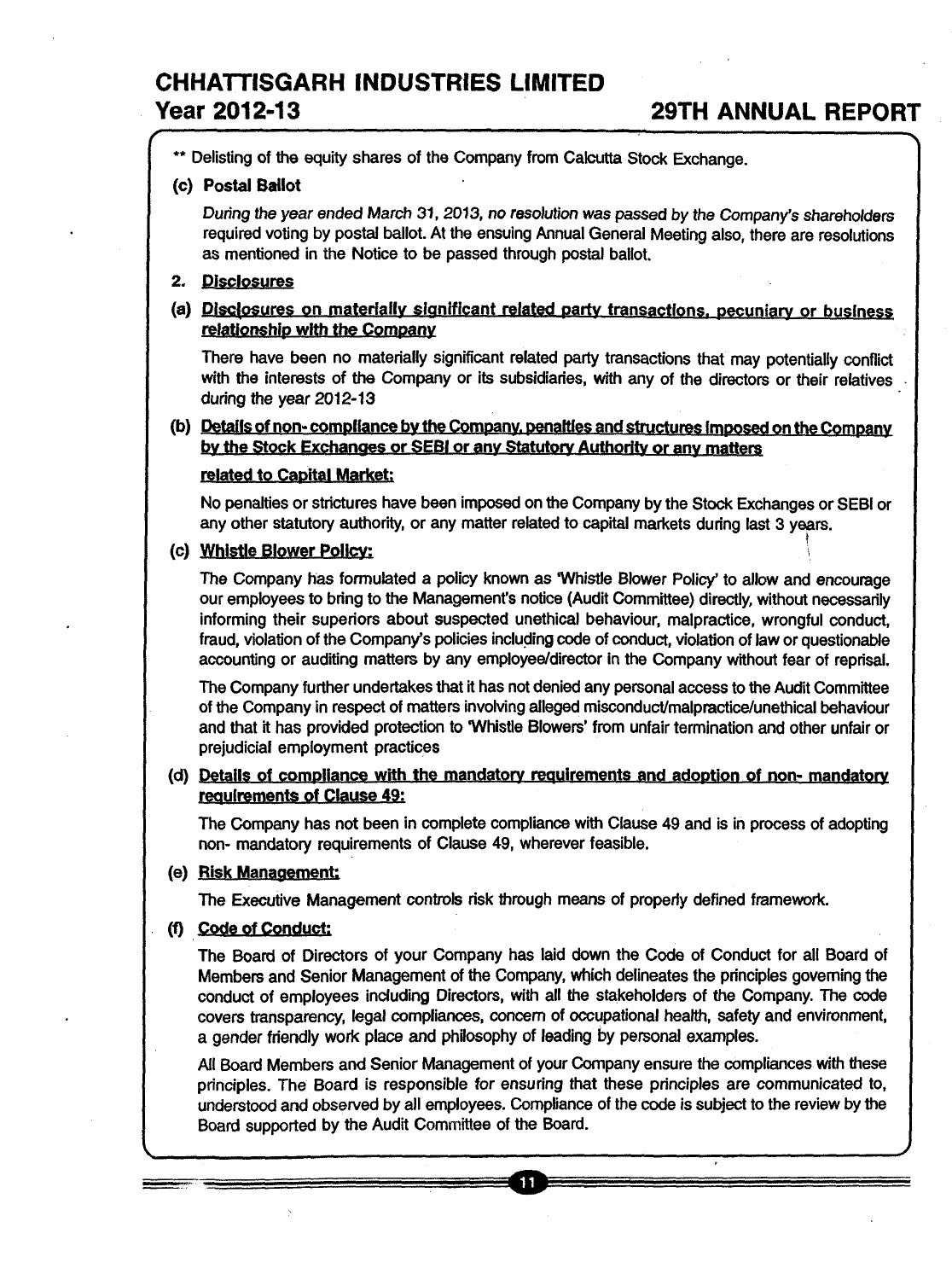**Year 2012-13** 

#### (g) CEO/CFO Certification

**A certificate from the Chief Financial Officer on the financial statements of the Company was placed before the Board.**

#### **(h) Means of Communication**

- **(1) Quarterly results are published in leading newspapers like Business Standard and Central Chronicle**
- **(2) Management Discussion and Analysis Report forms part of the Director's Report**

#### **3. General Shareholders Information**

#### **(a) Date, Time and Venue of Annual General Meeting**

**The Company will hold its 29THh Annual General Meeting on Friday, September 27, 2013, at 5 p.m. at the Registered Office of the Company at Near Balaji Transport Company 0pp. Amarnath Dharmkanta Hirapur, Ring Road No. - 2, Raipur, Chhattisgarh- 492099.**

#### **Financial Calendar(tentative and subject to change)**

**The Company expects to announce the unaudited quarterly results for the year 2013-14 as per the following schedule:**

| Financial Reporting for the quarter | Within 45 days from the end of quarter |
|-------------------------------------|----------------------------------------|
| ending June 30, 2013                | ending June 30, 2013                   |
| Financial Reporting for the quarter | Within 45 days from the end of quarter |
| ending September 30, 2013           | ending September 30, 2013              |
| Financial Reporting for the quarter | Within 45 days from the end of quarter |
| ending December 31, 2013            | ending December 31, 2013               |
| Financial Reporting for the quarter | Within 45 days from the end of quarter |
| ending March 31, 2014               | ending March 31, 2014                  |

#### **(b) Date of pook Closure**

**The Corripany's Register of Members and Share Transfer Book will remain closed from September 23, 2013 to September 27, 2013 (both days inclusive)**

#### **(c) Dividend Payment Date**

**The Board of Directors has not recommended any dividend for the financial year 2012-13.**

#### **(d) Listing on Stock Exchange**

#### **(I) Bombay Stock Exchange**

**Phiroze Jeejeebhoy Towers, Dalai Street, 25\*" Floor, Mumbai- 400001**

#### **(ii) Calcutta Stock Exchange Association Limited**

**7,Lyons Range, Kolkatta- 700 001.**

#### **(e) Stock Code**

**Bombay Stock Exchange 530495**

**Calcutta Stock Exchange Association Limited 28050**

**ISIN INE473C01017**

#### **(f) Stock Market Date**

**Market Price Date-Monthly high/low of Company's Equity shares during the financial year 2012-13 on the BSE along with performance in comparison to BSE Sensex is given as under:**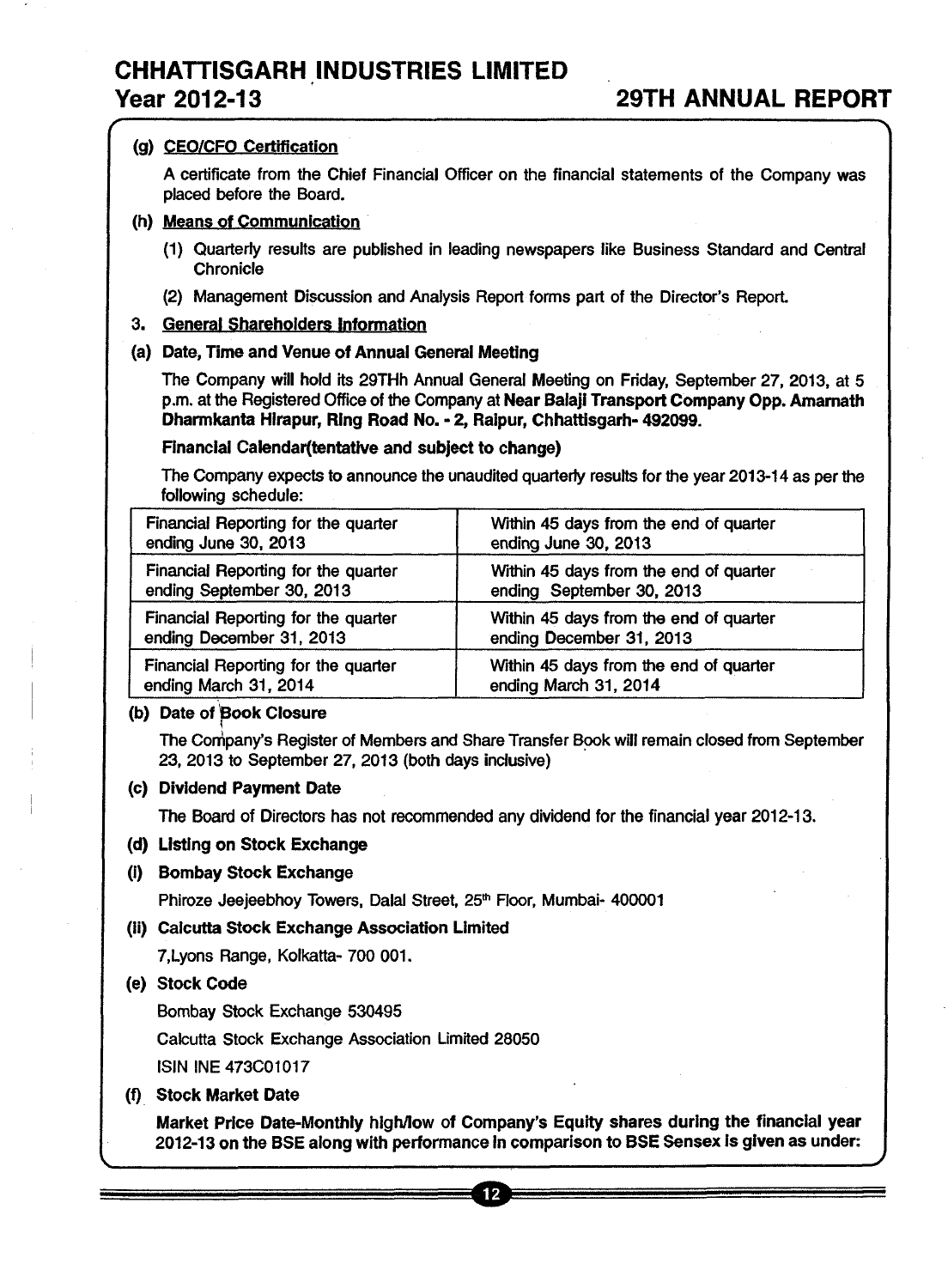### **Year 2012-13**

## **29TH ANNUAL REPORT**

| Month         | <b>Chhattisgarh Industries Limited on BSE</b> | <b>BSE Sensex</b> |           |           |
|---------------|-----------------------------------------------|-------------------|-----------|-----------|
|               | High (Rs.)                                    | Low (Rs.)         | High      | Low       |
| Apr-12        | 4.59                                          | 3.90              | 17,664.10 | 17,010.16 |
| $May-12$      | 4.37                                          | 4.37              | 17,432.33 | 15,809.71 |
| $Jun-12$      | 4.49                                          | 4.19              | 17,448.48 | 15,748.98 |
| <b>Jul-12</b> | 4.37                                          | 3.10              | 17,631.19 | 16,598.48 |
| Aug-12        | 3.70                                          | 3.05              | 17,972.54 | 17,026.97 |
| Sep-12        | 3.64                                          | 3.18              | 18,869.94 | 17,250.80 |
| Oct-12        | 4.62                                          | 2.98              | 19,137.29 | 18,393.42 |
| <b>Nov-12</b> | 5.14                                          | 4.45              | 19,372.70 | 18,255.69 |
| <b>Dec-12</b> | 4.67                                          | 3.50              | 19,612.18 | 19,149.03 |
| $Jan-13$      | 4.94                                          | 3.84              | 20,203.66 | 19,508.93 |
| $Feb-13$      | 4.70                                          | 4.65              | 19,966.69 | 18,793.97 |
| <b>Mar-13</b> | 4.64                                          | 4.64              | 19,754.66 | 18,568.43 |

**(g) Registrar and Transfer Agents for shares held In Physical as well as Depository mode:**

**ABS Consultant Pvt. Ltd.**

**Stephen House R. No. -99, S'" Floor, 4 B B D Bag (east) Kolkata- 700 001 Ph- 91-33-22430153/22201043 Fax- 91-33-22430153**

#### **(h) Share Transfer System**

**The Board has delegated the power of share transfer to Shareholders/Investors Grievance Committee. The Committee holds meeting at regular interval to consider all matters concerning transfer and transmission of shares.**

#### **(i) Distribution and Shareholding Pattern**

**Distribution of shareholding of Company as on March 31,2013:**

| Range of Equity<br><b>Shares</b> | No of<br><b>Shareholders</b> | % of<br>total holders | No of<br><b>Shares</b> | $%$ to<br>total |
|----------------------------------|------------------------------|-----------------------|------------------------|-----------------|
| Up to 500                        | 815                          | 47.74                 | 248879                 | 3.32            |
| 501-1000                         | 368                          | 21.56                 | 317853                 | 4.24            |
| 1001-2000                        | 208                          | 12.19                 | 326214                 | 4.36            |
| 2001-3000                        | 90                           | 5.27                  | 233904                 | 3.12            |
| 3001-4000                        | 42                           | 2.46                  | 155420                 | 2.08            |
| 4001-5000                        | 36                           | 2.11                  | 173384                 | 2.32            |
| 5001-10000                       | 59                           | 3.46                  | 461745                 | 6.17            |
| 10001-50000                      | 68                           | 3.98                  | 1552578                | 20.73           |
| 50001-100000                     | 13                           | 0.76                  | 1120820                | 14.97           |
| 100001-Above                     | 8                            | 0.47                  | 2898603                | 38.70           |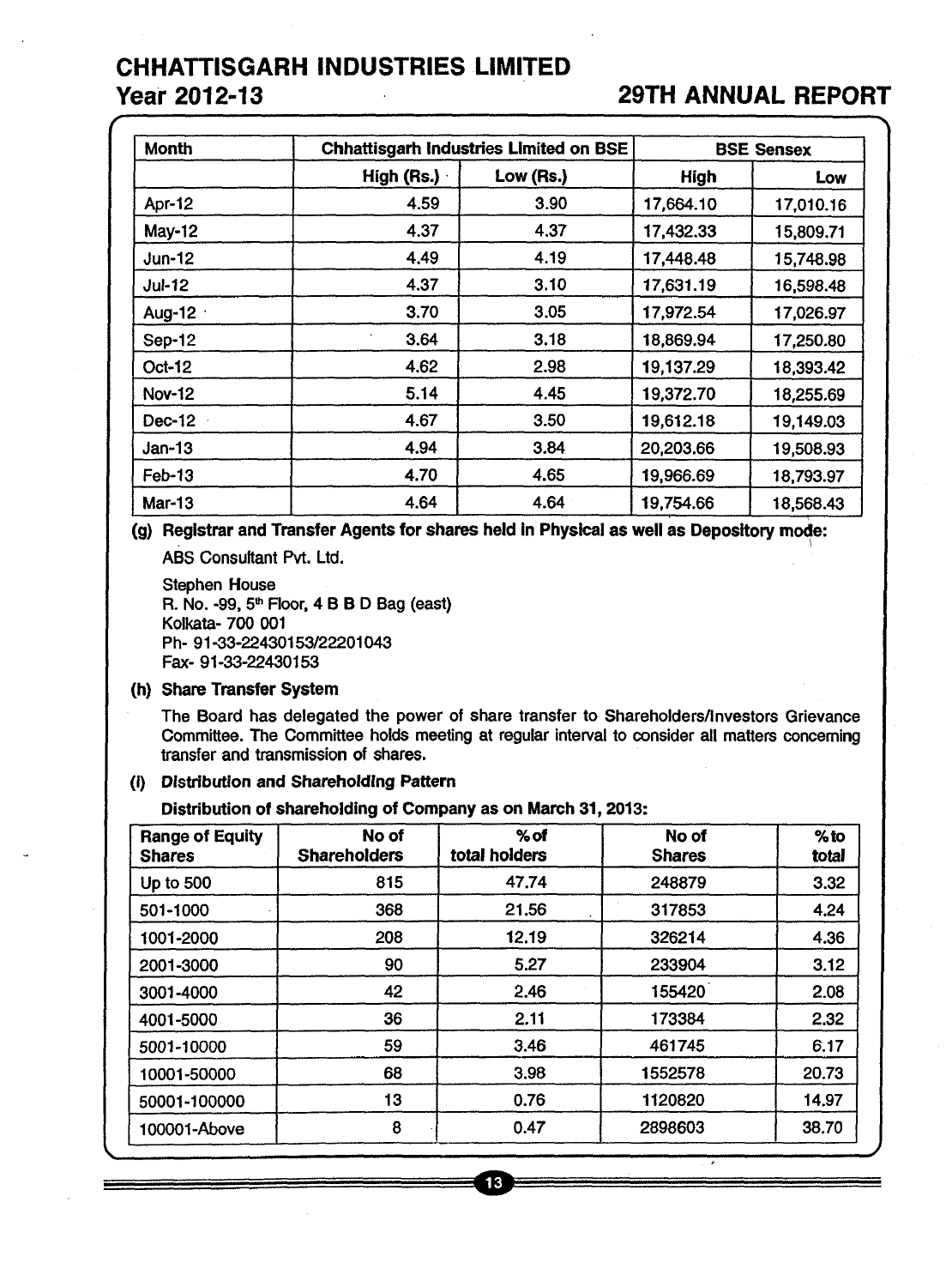## Year 2012-13

# 29TH ANNUAL REPORT

|          | Shareholding Pattern of the Company as on March 31, 2013;                                                                                                                                                                                                                                                                       |                              |                          |
|----------|---------------------------------------------------------------------------------------------------------------------------------------------------------------------------------------------------------------------------------------------------------------------------------------------------------------------------------|------------------------------|--------------------------|
|          | Category of Shareholder                                                                                                                                                                                                                                                                                                         | No. of<br><b>Shares Held</b> | Percentage<br>of Holding |
|          | (A) Shareholding of Promoter and Promoter Group                                                                                                                                                                                                                                                                                 |                              |                          |
|          | $(1)$  Indian                                                                                                                                                                                                                                                                                                                   |                              |                          |
|          | Bodies Corporate                                                                                                                                                                                                                                                                                                                | 900000                       | 12.02                    |
|          | (2) Foreign                                                                                                                                                                                                                                                                                                                     |                              |                          |
|          | Total shareholding of Promoter and Promoter Group (A)                                                                                                                                                                                                                                                                           | 900000                       | 12.02                    |
|          | (B) Public Shareholding                                                                                                                                                                                                                                                                                                         |                              |                          |
|          | $(1)$ Institutions                                                                                                                                                                                                                                                                                                              |                              |                          |
|          | Mutual Funds / UTI                                                                                                                                                                                                                                                                                                              | 43700                        | 0.58                     |
|          | <b>Sub Total</b>                                                                                                                                                                                                                                                                                                                | 43700                        | 0.58                     |
|          | (2) Non-Institutions                                                                                                                                                                                                                                                                                                            |                              |                          |
|          | <b>Bodies Corporate</b>                                                                                                                                                                                                                                                                                                         | 2052946                      | 27.41                    |
|          | <b>Individuals</b>                                                                                                                                                                                                                                                                                                              |                              |                          |
|          | Individual shareholders holding nominal share<br>capital up to Rs. 1 lakh                                                                                                                                                                                                                                                       | 1771393                      | 23.65                    |
|          | individual shareholders holding nominal share<br>capital in excess of Rs. 1 lakh                                                                                                                                                                                                                                                | 2721361                      | 36.34                    |
|          | <b>Sub Total</b>                                                                                                                                                                                                                                                                                                                | 6545700                      | 87.40                    |
|          | <b>Total Public shareholding (B)</b>                                                                                                                                                                                                                                                                                            | 6589400                      | 87.98                    |
|          | Total (A)+(B)                                                                                                                                                                                                                                                                                                                   | 7489400                      | 100                      |
| $\omega$ | <b>Dematerialization of Securities</b>                                                                                                                                                                                                                                                                                          |                              |                          |
|          | The Company's shares are available for trading in the Depository System both at National Securities<br>Depository Limited (NSDL) and Central Depository Services (India) Limited (CDSL). The Internet<br>Security Identification Number (ISIN) allotted by NSDL and CDSL to Chhattisgarh Industries Limited<br>is INE473C01017. |                              |                          |
|          | (k) Outstanding GDRs/ADRs/Warrants or any other Convertible Instrument.                                                                                                                                                                                                                                                         |                              |                          |
|          | Company has not issued any GDRs/ADRs/Warrants or any other convertible instruments or any<br>issue (public issue, right issue, preferential issue etc.) to have impact on Equity Share Capital of<br>the Company.                                                                                                               |                              |                          |
|          | (I) Address for Correspondence                                                                                                                                                                                                                                                                                                  |                              |                          |
|          | Chhattisgarh Industries Limited                                                                                                                                                                                                                                                                                                 |                              |                          |

14

**7/A, 2"\* Floor 27/33. Beaumoon Chambers N. M. Road, Fort, Mumbai- 400 001**

**Raipur Sd/-**

**By Order of the Board**

**Director**

**September 3,2013 Keshav Goyal**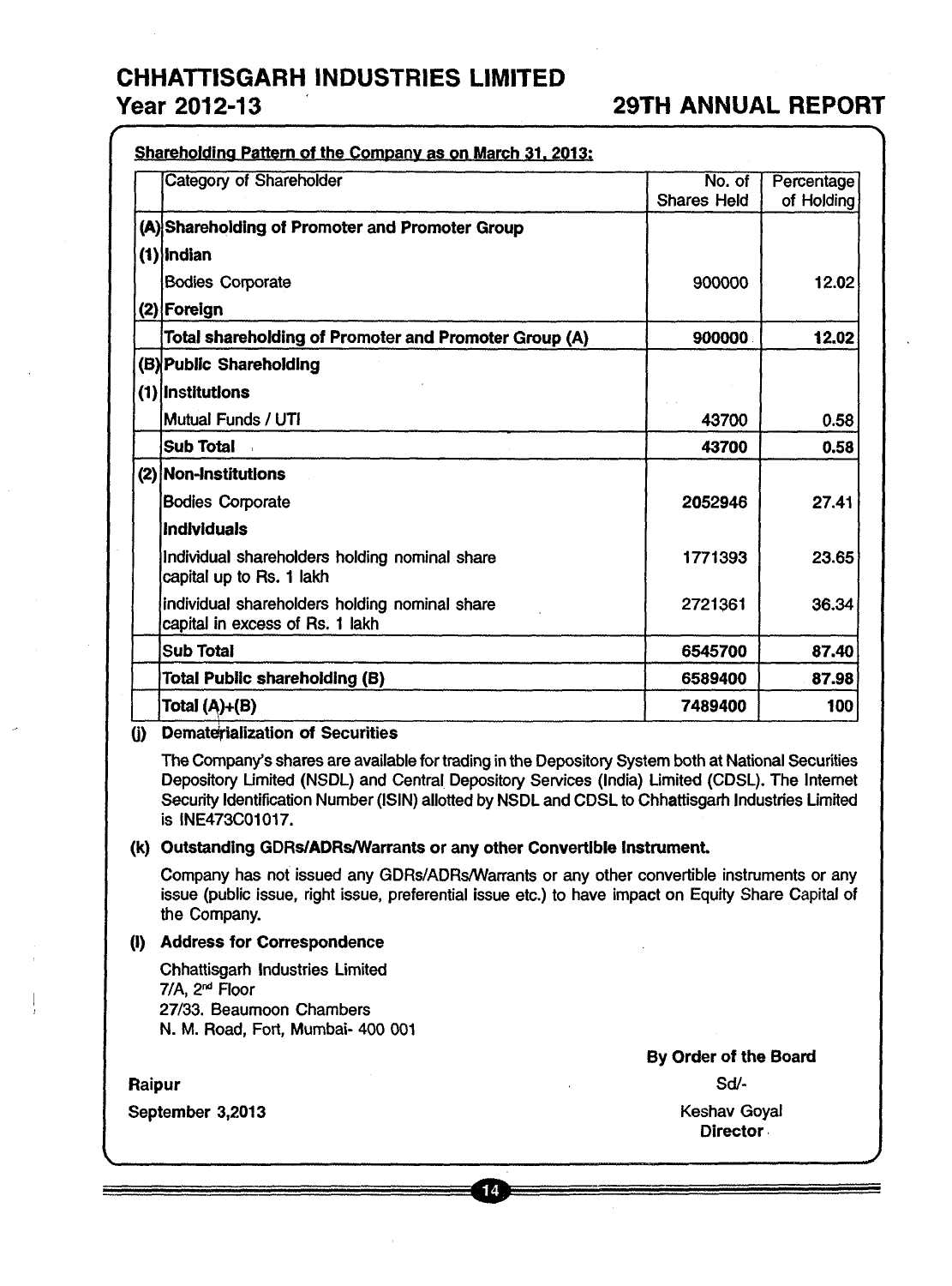## **29TH ANNUAL REPORT**

## CERTIFICATE OF COMPLIANCE WITH THE CODE OF CONDUCT POLICY

**The Board Members and the senior management Personnel have confirmed compliance with the Code of Conduct and Ethics for the period ended March 31, 2013, as provided under clause 49 of the Listing Agreements with the Stock Exchange to the best of their efforts.**

**By Order of the Board**

**Raipur Sd/-**

**September 3,2013** Keshav Goyal

**Director**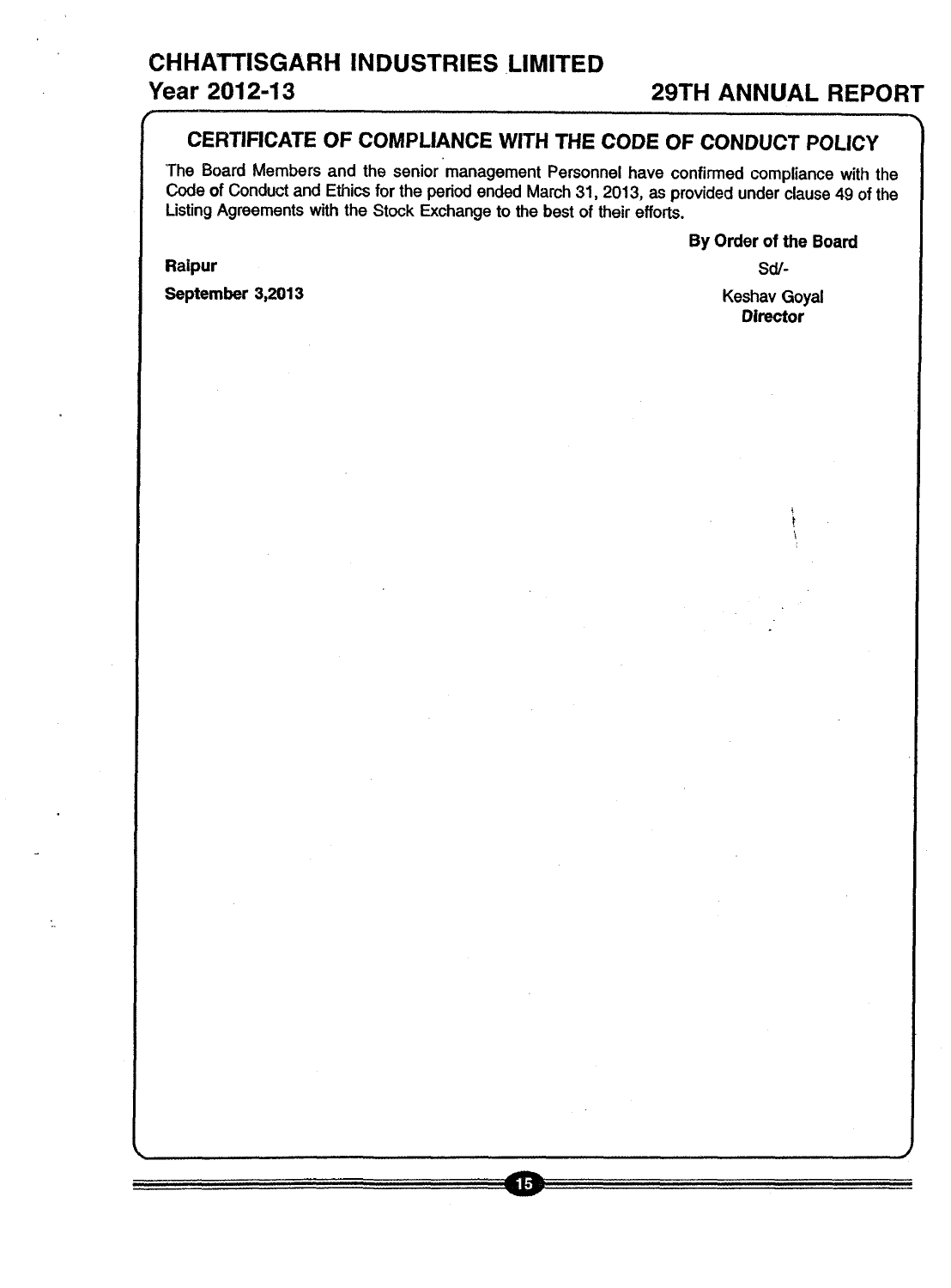### COMPLIANCE CERTIFICATE OF THE AUDITORS

A certificate from the auditors of the Company regarding compliance of conditions of Corporate **Governance as stipulated under Clause 49 of the Listing Agreement is attached to this report.**

### Auditors Certificate on Corporate Governance

**To.**

**The Members.**

#### **CHHATTISGARH INDUSTRIES UMITED**

**We have examined the compliance of conditions** *of corporate governance by* **Chhattisgarh Industries Limited for the year ended 31st March, 2013, as stipulated in clause 49 of the Listing Agreement of the said company with stock exchanges.**

**The compliance conditions of corporate governance are the responsibility of the management. Cur examination was limited to procedures and implementation thereof, adopted by the company for ensuring the compliance of the conditions of the Corporate Governance. It is neither an audit nor an expression of opinion on the financial statements of the company.**

**In our opinion and to the best of our information and according to the explanations given to us:**

**We certify that the Company has complied with the conditions of Corporate Governance as stipulated in clause 49 of the Listing Agreement.**

**We further state that such compliance is neither an assurance as to the future viability of the Company nor the efficiency or effectiveness with which the management has conducted the affairs of the Company.**

**For and on behalf of**

**M/s U.K.Rathl & Co. Chartered Accountants**

**Sd/-**

#### **Rahul Bansal (Partner) Membership no: 068619** *Firm* **NO.-326128E**

**Place: Kolkata Date: September 3, 2013**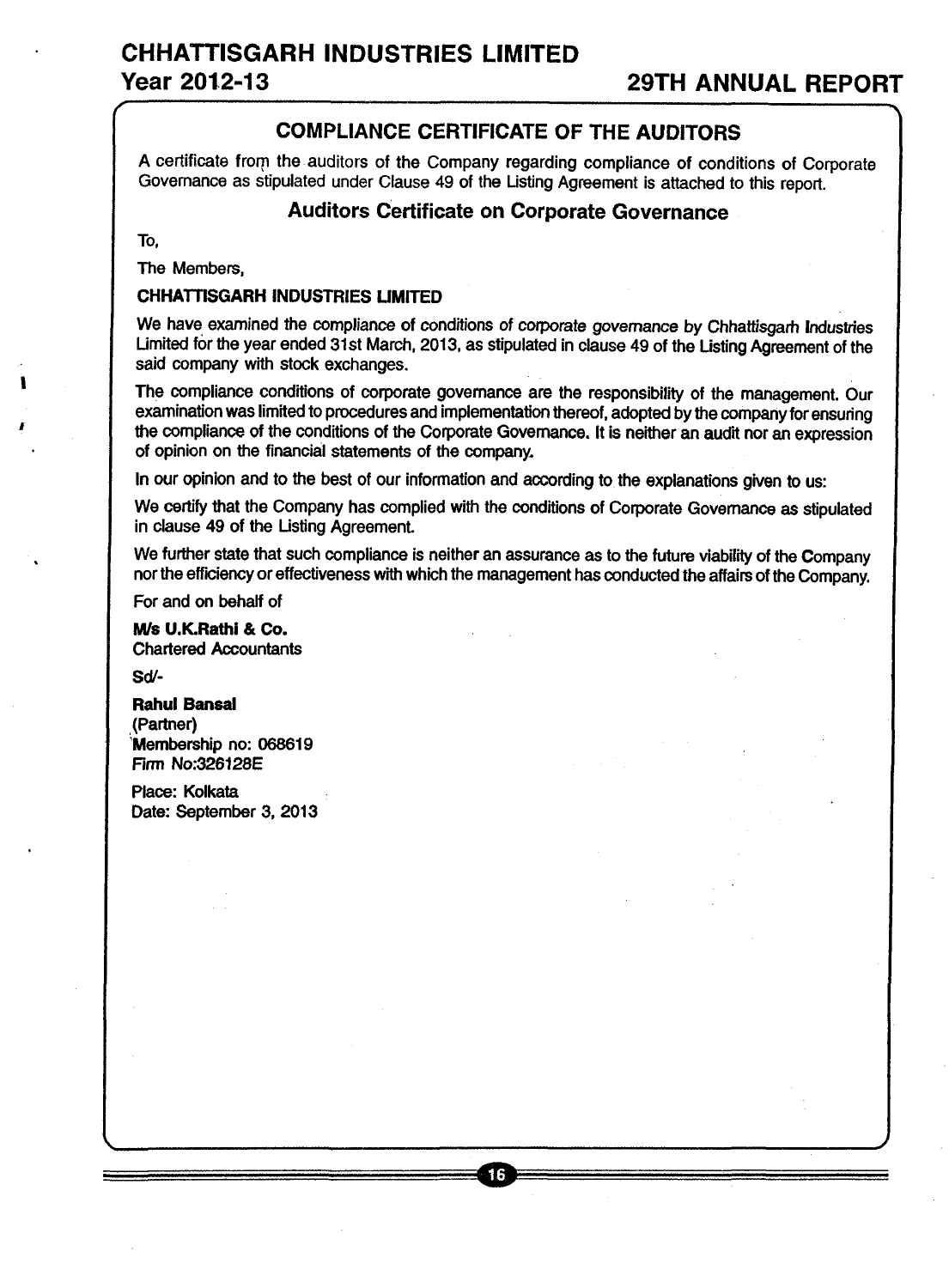### Year 2012-13

## **29TH ANNUAL REPORT**

#### INDEPENDENT AUDITOR'S REPORT

#### **The Members,**

#### **CHHATTISGARH INDUSTRIES LIMITED**

**Kolkata.**

#### **Report on the Financial Statements**

**We have audited the accompanying financial statements of CHHATTISGARH INDUSTRIES LIMITED**

**Which comprise the Balance Sheet as at 31 March 2013, & the Statement of Profit and Loss and for the year then ended, and a summary of significant accounting policies and other explanatory information.**

#### **Management's Responsibility for the Financial Statements**

**Management is responsible for the preparation of these financial statements that give a true and fair view of the financial position & financial performance of the Company in accordance with the Accounting Standards referred to in sub-section (3C) of section 211 of the Companies Act, 1956. This responsibility includes the design, implementation and maintenance of internal control relevant to the preparation and presentation of the financial statements that give a true and fair view and are free from material misstatement, whether due to fraud or error.**

#### **Auditor's Responsibility**

**Cur responsibility is to express an opinion on these financial statements based on our audit. We conducted our audit in accordance with the Standards on Auditing issued by the Institute of Chartered Accountants of India. Those Standards require that we comply with ethical requirements and plan and perform the audit to obtain reasonable assurance about whether the financial statements are free from material misstatement.**

**An audit involves performing procedures to obtain audit evidence about the amounts and disclosures in the financial statements. The procedures selected depend on the auditor's judgment, including the assessment of the risks of material misstatement of the financial statements, whether due to fraud or error. In making those risk assessments, the auditor considers internal control relevant to the Company's preparation and fair presentation of the financial statements in order to design audit procedures that are appropriate in the circumstances. An audit also includes evaluating the appropriateness of accounting policies used and the reasonableness of the accounting estimates made by management, as well as evaluating the overall presentation of the financial statements.**

**We believe that the audit evidence we have obtained is sufficient and appropriate to provide a basis for our audit opinion.**

#### **Opinion**

**In our opinion and to the best of our information and according to the explanations given to us, the financial statements give the information required by the Act in the manner so required and give a true and fair view in conformity with the accounting principles generally accepted in India:**

- **i. in the case of the balance sheet, of the state of affairs of the Company as at 31 March 2013;**
- **ii. in the case of the statement of profit and loss, of the profit for the year ended on that date;**

**iii. in the case of the Cash Row Statement, of the cash flows for the year ended on that date;**

#### **Report on Other Legal and Regulatory Requirements**

**1, As required by the Companies (Auditor's Report) Order, 2003, as amended, issued by the Central Government of India in terms of sub-section (4A) of section 227 of the Act, we give in the Annexure a statement on the matters specified in paragraphs 4 and 5 of the Order.**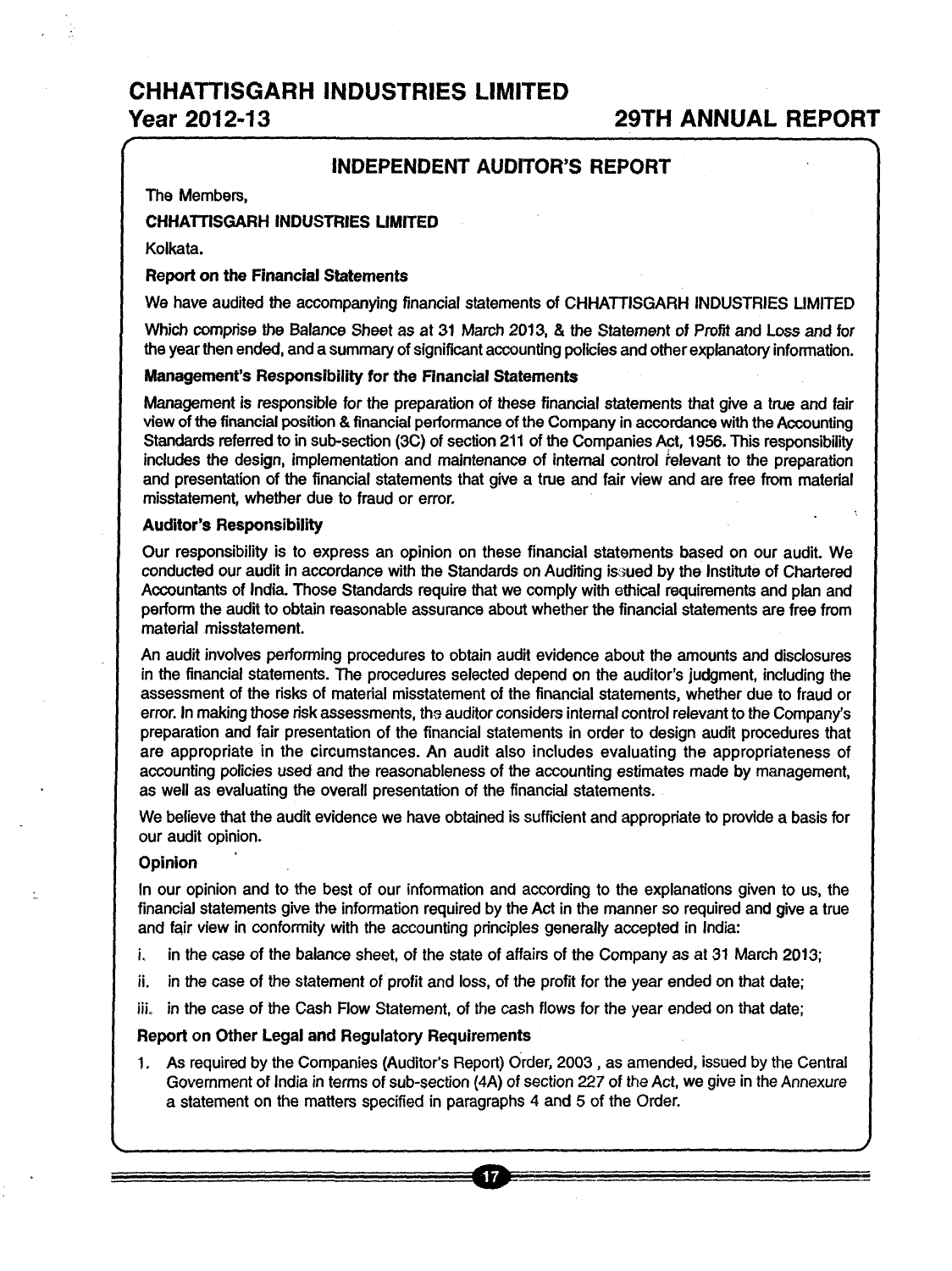**2. As required by section 227(3) of the Act, we report that:**

- **a. we have obtained all the information and explanations which to the best of our knowledge and belief were necessary for the purpose of our audit;**
- **b. in our opinion proper books of account as required by law have been kept by the Company so far as appears from our examination of those books;**
- **c. the Balance Sheet, Statement of Profit and Loss and Cash Flow Statement dealt with by this Report are in agreement with the books of account [and with the returns received from branches not visited by us];**
- **d. in our opinion, the Balance Sheet & Statement of Profit and Loss comply with the Accounting Standards referred to in sub-section (3C) of Section 211 of the Companies Act, 1956; and**
- **e. on the basis of written representations received from the directors as on 31 March 2013, and taken on record by the Board of Directors, none of the directors is disqualified as on 31 March 2013, from being appointed as a director in terms of clause (g) of sub-section (1) of Section 274 of the Companies Act, 1956.**

**For and on behalf of**

**M/s U.K.Rathi & Co. Chartered Accountants**

**Sd/-**

**Rahul Bansal (Partner) Membership no: 068619 Firm No:326128E**

**Place: Kolkata Date: September 3, 2013**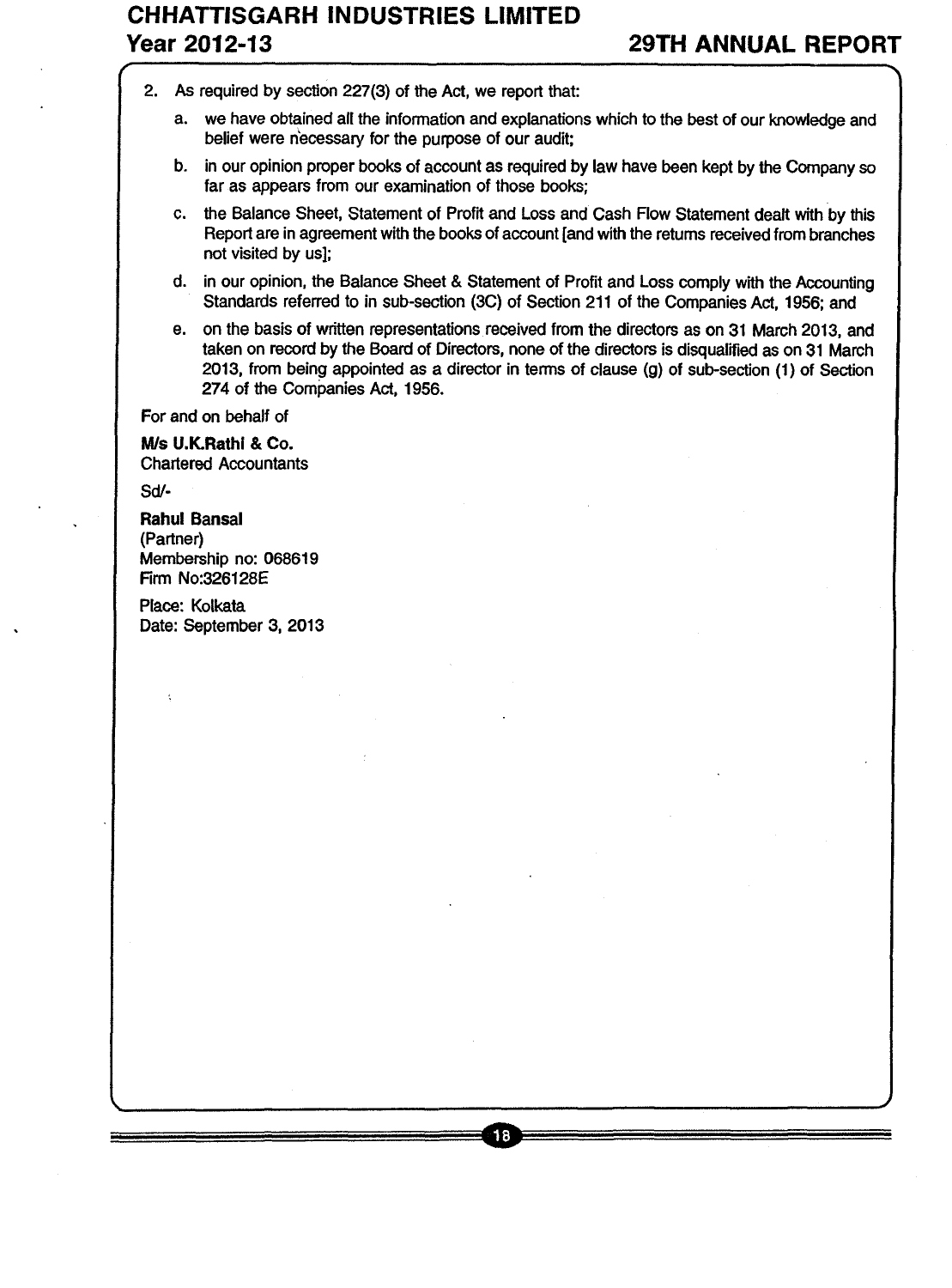Year 2012-13

## **29TH ANNUAL REPORT**

### ANNEXURE TO THE INDEPENDENT AUDITORS' REPORT

**(The Annexure referred to in paragraph 1 of the Our Report of even date.)**

**On the basis of such checks as we considered appropriate and according to the information and explanation given to us during the course of our audit, we report that:**

- **1. (a) The company has maintained proper records showing full particulars including quantitative details and situation of its fixed assets.**
	- **(b) As explained to us, fixed assets have not been physically verified by the management during the period but there is a regular program of verification which, in our opinion, is reasonable having regard to the size ofthe Company and the nature of its assets, no material discrepancies were noticed on such verification.**
	- **(c) In our opinion and according to the information and explanations given to us, no fixed asset has been disposed during the year and therefore does not affect the going concern assumption.**
- **2. (a) As explained to us, inventories have been physically verified during the year by the management at reasonable intervals.**
	- **(b) In our opinion and according to the information and explanations given to us, the procedures of physical verification of inventories followed by the management are reasonable and adequate in relation to the size of the company and the nature of its business.**
	- **(c) In our opinion and on the basis of our examination of the records, the Company is generally maintaining proper records of its inventories. No material discrepancy was noticed on physical verification of stocks by the management as compared to be ok records.**
- **3. (a) According to the information and explanations given to us and on the basis of our examination** of the books of account, the Company has not granted any loans, secured or unsecured, to companies, firms or other parties listed in the register maintained under Section 301 of the **Companies Act, 1956. Consequently, the provisions of clauses iii (b), iii(c) and iii (d) of the order are not applicable to the Company.**
	- **(b) According to the information and explanations given to us and on the basis of our examination of the books of account, the Company has not taken loans from companies, firms or other parties listed in the register maintained under Section 301 of the Companies Act, 1956. Thus sub clauses (f) & (g) are not applicable to the company.**
- **4. In our opinion and according to the information and explanations given to us, there is generally an adequate internal control procedure commensurate with the size of the company and the nature of its business, for the purchase of inventories & fixed assets and payment for expenses & for sale of goods. During the course of our audit, no major instance of continuing failure to correct any weaknesses in the internal controls has been noticed.**
- **5. (a) Based on the audit procedures applied by us and according to the information and explanations provided by the management, the particulars of contracts or arrangements referred to in section 301 of the Act have been entered in the register required to be maintained under that section.**
	- **(b) As per information & explanations given to us and in our opinion, the transaction entered into by the company with parties covered u/s 301 of the Act does not exceeds five lakhs rupees in a financial year therefore requirement of reasonableness of transactions does not arises.**
- <sup>6</sup> **. The Company has not accepted any deposits from the public covered under section 58A and 58AA of the Companies Act, 1956.**
- **7. As per information & explanations given by the management, the Company has an internal audit system commensurate with its size and the nature of its business.**
- <sup>8</sup> **. The company is not required to maintain cost records under section 209(1) (d) of companies' act 1956.**
- **9. (a) According to the records of the company, undisputed statutory dues including Provident Fund,**

**& - .................**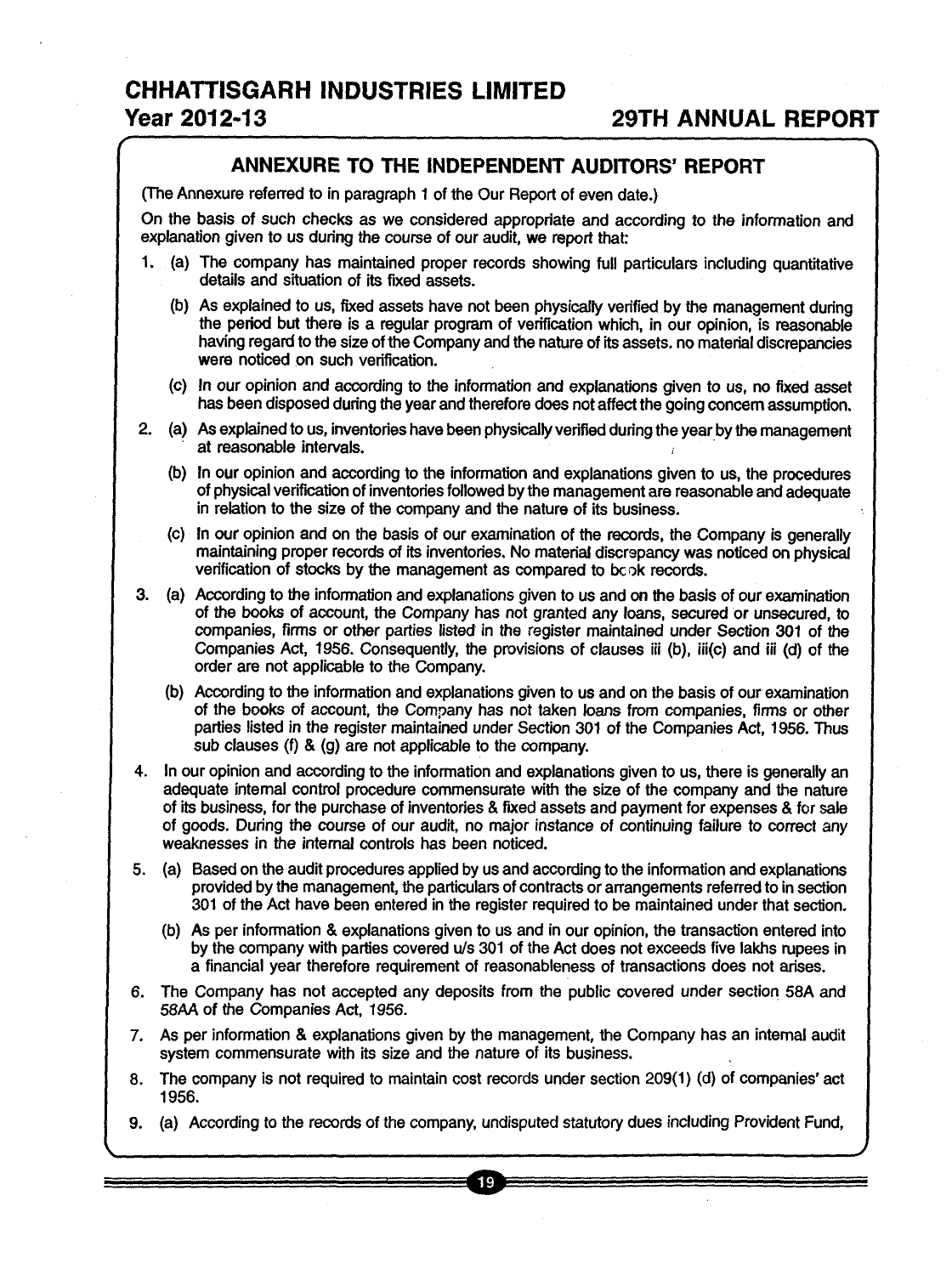## **29TH ANNUAL REPORT**

**Investor Education and Protection Fund, Employees' State Insurance, Income-tax, Sales-tax, Wealth Tax, Custom Duty, Excise Duty, cess to the extent applicable and any other statutory dues have generally been regularly deposited with the appropriate authorities. According to the information and explanations given to us there were no outstanding statutory dues as on 31st of March, 2013 for a period of more than six months from the date they became payable.**

- **(b) According to the information and explanations given to us, there is no amounts payable in** respect of income tax, wealth tax, service tax, sales tax, customs duty and excise duty which **have not been deposited on account of any disputes.**
- **10. The Company has accumulated losses of Rs 7.10/-Cr as at the end of financial period and has incurred a net loss ot Rs 3.31/- Cr. And Cash loss of Rs 0.04/- Cr. in current financial year.**
- **11. Based on our audit procedures and on the information and explanations given by the management, we are of the opinion that, the Company has not defaulted in repayment of dues to a financial institution, bank or debenture holders.**
- **12. According to the information and explanations given to us. the Company has not granted loans and advances on the basis of security by way of pledge of shares, debentures and other securities.**
- **13. The Company is not a chit fund or a nidhi /mutual benefit fund/society. Therefore, the provision of this clause of the Companies (Auditor's Report) Crder, 2003 (as amended) is not applicable to the Company.**
- **14. According to information and explanations given to us, the Company is not trading in Shares, Mutual funds & other Investments. The requirement of clause 4(xiv) of the order relating to the maintenance of the proper records of the transaction is not applicable.**
- **15. According to the information and explanations given to us, the Company has not given any guarantees for loan taken by others from a bank or financial institution.**
- **16. Based on our audit procedures and on the information given by the management, we report that the company has not raised any term loans during the year.**
- **17. Based on the information and explanations given to us and on an overall examination of the Balance Sheet of the Company as at S 1st March, 2013, we report that no funds raised on short-term basis have been used for long-term investment by the Company.**
- **18. Based on the audit procedures performed and the information and explanations given to us by the management, we report that the Company has not made any preferential allotment of shares during the year.**
- **19. The Company has no outstanding debentures during the period under audit.**
- **20. The Company has not raised any money by public issue during the year.**
- **21. Based on the audit procedures performed and the information and explanations given to us, we report that no fraud on or by the Company has been noticed or reported during the year, nor have we been informed of such case by the management.**

**For U.K.Rathi & Co. (Chartered Accountants)**

**Sd/-**

**Rahul Bansal (Partner) Membership no: 068619 Firm No:326128E**

**Place: Kolkata Date: September 3, 2013**

20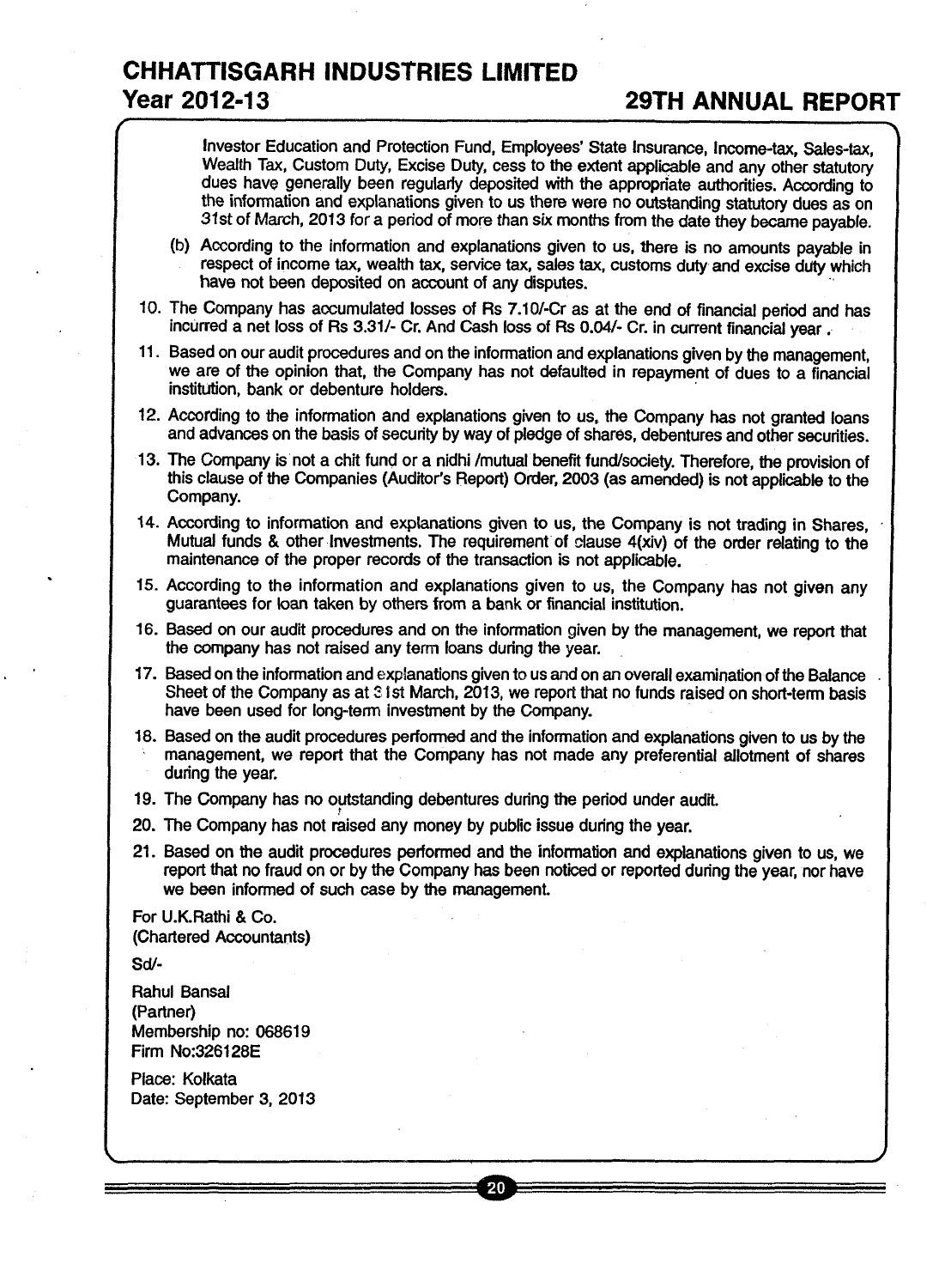Year 2012-13

# 29TH ANNUAL REPORT

|      | <b>BALANCE SHEET AS AT 31ST MARCH, 2013</b>                 |                     |                |                                                      |                                                      |
|------|-------------------------------------------------------------|---------------------|----------------|------------------------------------------------------|------------------------------------------------------|
|      | <b>Particulars</b>                                          |                     | Note<br>No.    | <b>Figures as at</b><br>the end of<br>31st March2013 | <b>Figures as at</b><br>the end of<br>31st March2012 |
| ı.   | <b>EQUITY AND LIABILITIES</b>                               |                     |                |                                                      |                                                      |
|      | (1) Shareholder's Funds                                     |                     |                |                                                      |                                                      |
|      | (a) Share Capital                                           |                     | 2              | 74,894,000                                           | 74,894,000                                           |
|      | (b) Reserves and Surplus                                    |                     | 3              | (71,009,953)                                         | (67, 697, 040)                                       |
|      | (c) Money received against share warrants                   |                     |                |                                                      |                                                      |
|      | (2) Non-Current Liabilities                                 |                     |                |                                                      |                                                      |
|      | (a) Long-Term Borrowings                                    |                     |                |                                                      |                                                      |
|      | (b) Deferred Tax Liabilities (Net)                          |                     |                | 737,334                                              | 737,334                                              |
|      | (c) Other Long Term Liabilities<br>(d) Long Term Provisions |                     |                |                                                      |                                                      |
|      | (3) Current Liabilities                                     |                     |                |                                                      |                                                      |
|      | (a) Short-Term Borrowings                                   |                     |                |                                                      |                                                      |
|      | (b) Trade Payables                                          |                     | 4              | 22,842,771                                           | 20,329,549                                           |
|      | (c) Other Current Liabilities                               |                     | 5              | 100,057                                              | 12,452                                               |
|      | (d) Short-Term Provisions                                   |                     | 6              | 66,279                                               | 66,279                                               |
|      | <b>Total Equity &amp; Liabilities</b>                       |                     |                | 27,630,488                                           | 28,342,574                                           |
| H.   | <b>ASSETS</b>                                               |                     |                |                                                      |                                                      |
|      | (1) Non-Current Assets                                      |                     |                |                                                      |                                                      |
|      | (a) Fixed Assets                                            |                     | $\overline{7}$ |                                                      |                                                      |
|      | (i) Gross Block                                             |                     |                | 26,488,665                                           | 24,261,047                                           |
|      | (ii)<br>Depreciation                                        |                     |                | 2,874,863                                            |                                                      |
|      | (iii) Net Block                                             |                     |                | 23,613,802                                           | 24,261,047                                           |
|      | (b) Non-current investments                                 |                     |                |                                                      |                                                      |
|      | (c) Deferred tax assets (net)                               |                     |                |                                                      |                                                      |
|      | (d) Long term loans and advances                            |                     |                |                                                      |                                                      |
|      | (e) Other non-current assets                                |                     |                |                                                      |                                                      |
|      | (2) Current Assets                                          |                     |                |                                                      |                                                      |
|      | (a) Current investments                                     |                     |                |                                                      |                                                      |
|      | (b) Inventories                                             |                     |                |                                                      |                                                      |
|      | (c) Trade receivables                                       |                     | 8              | 46,170                                               | 46,170                                               |
|      | (d) Cash and cash equivalents                               |                     | 9              | 137,175                                              | 202,017                                              |
|      | (e) Short-term loans and advances                           |                     | 10             | 3,833,341                                            | 3,833,341                                            |
|      | (f) Other current assets                                    | <b>Total Assets</b> |                | 27,630,488                                           | 28,342,57                                            |
|      | <b>NOTES TO ACCOUNTS</b>                                    |                     | 1-15           |                                                      |                                                      |
|      |                                                             |                     |                |                                                      |                                                      |
|      | <b>Additional Notes forming part of Accounts</b>            |                     |                |                                                      |                                                      |
|      | As per our report of date attached                          |                     |                |                                                      |                                                      |
|      | For U.K.Rathi & Co.                                         |                     |                | FOR CHHATTISGARH INDUSTRIES LIMITED                  |                                                      |
|      | (Chartered Accountants)                                     |                     |                |                                                      |                                                      |
| Sd/- |                                                             |                     | Sd/-           |                                                      | Sd/-                                                 |
|      | <b>Rahul Bansal</b>                                         |                     |                | <b>ANIL KUMAR SHARMA</b>                             | <b>KESHAV GOYAL</b>                                  |
|      | (Partner)                                                   |                     | (DIRECTOR)     |                                                      | (DIRECTOR)                                           |
|      | Membership no: 068619                                       |                     |                |                                                      |                                                      |
|      | Firm No:326128E                                             |                     |                |                                                      |                                                      |
|      |                                                             |                     |                |                                                      |                                                      |
|      | Place: Kolkata                                              |                     |                |                                                      |                                                      |
|      | Date: September 3, 2013.                                    |                     |                |                                                      |                                                      |

 $\overline{21}$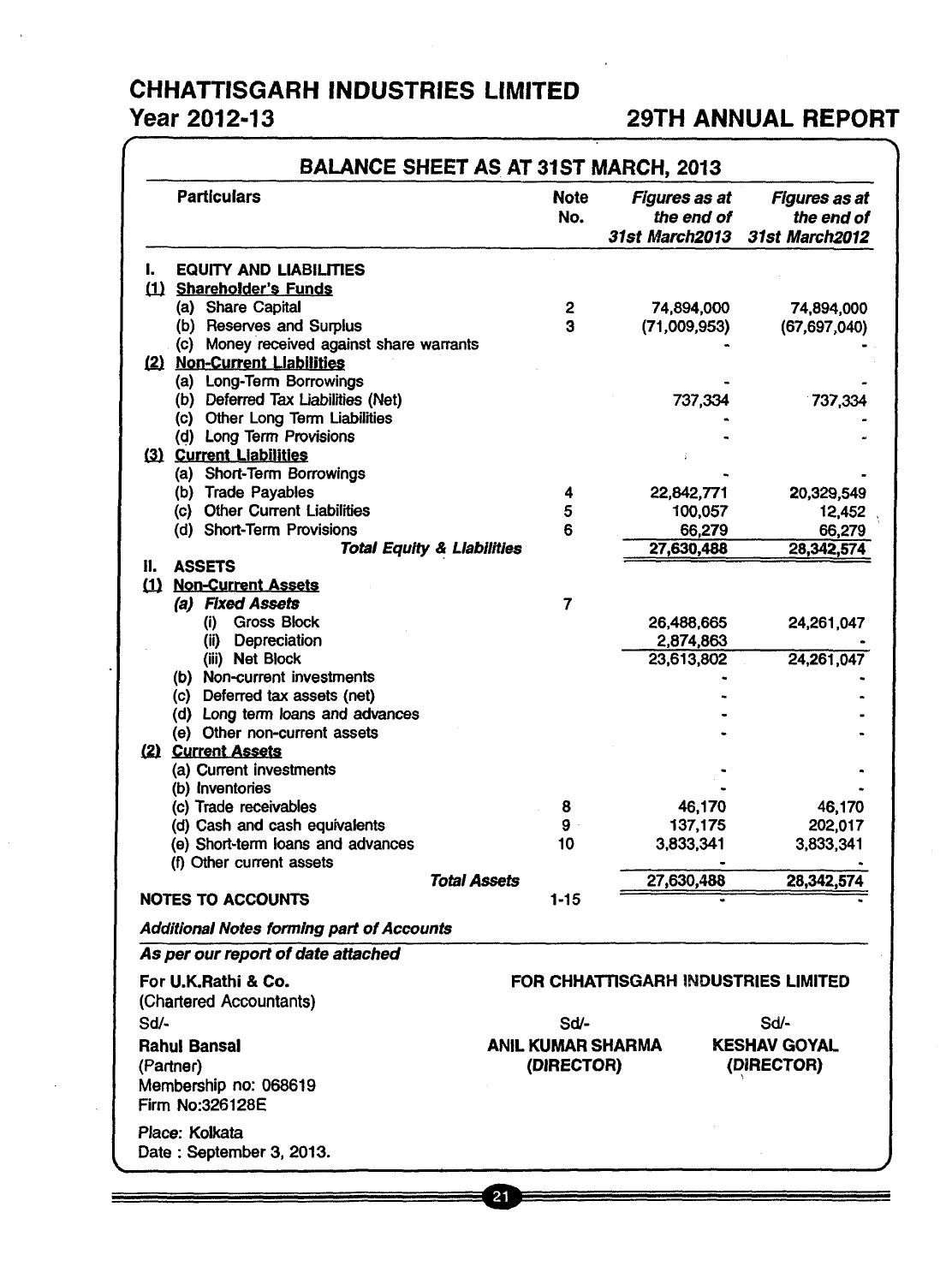# 29TH ANNUAL REPORT

| <b>No</b> | <b>Sr. Particulars</b>                                     | Sch.<br>No.                      | <b>Figures for the</b><br>end of    | <b>Figures for the</b><br>end of<br>31st March 2013 31st March 2012 |
|-----------|------------------------------------------------------------|----------------------------------|-------------------------------------|---------------------------------------------------------------------|
|           | Revenue from operations                                    | 11                               | 708,778                             |                                                                     |
|           |                                                            | <b>Total Revenue</b>             | 708,778                             |                                                                     |
| Н         | <b>Expenses:</b>                                           |                                  |                                     |                                                                     |
|           | <b>Other Operating Expenses</b>                            |                                  |                                     |                                                                     |
|           | Depreciation & amortisation                                | 7                                | 2,874,863                           |                                                                     |
|           | Cost of materials consumed                                 | 12                               |                                     |                                                                     |
|           | <b>Employee Benefit Expense</b>                            | 13                               | 470,580                             | 318,360                                                             |
|           | <b>Other Administrative Expenses</b>                       | 14                               | 676,248                             | 1,762,916                                                           |
|           | <b>Total Expenses</b>                                      |                                  | 4,021,691                           | 2,081,276                                                           |
| Ш         | Profit before Tax                                          | $(I - II)$                       | (3,312,913)                         | (2,081,276)                                                         |
| łν        | <b>Tax expense:</b>                                        |                                  |                                     |                                                                     |
|           | (1) Current tax                                            |                                  |                                     |                                                                     |
|           | (2) Deferred tax                                           |                                  |                                     |                                                                     |
| v.        | Profit/(Loss) for the period $(XI + XIV)$                  |                                  | (3,312,913)                         | (2,081,276)                                                         |
| VI.       | Earning per equity share:                                  |                                  |                                     |                                                                     |
|           | $(1)$ Basic                                                |                                  | (0.44)                              | (0.28)                                                              |
|           | ţ<br>(2) Diluted                                           |                                  | (0.44)                              | (0.28)                                                              |
|           | Notes forming part of the Accounts                         | $1 - 15$                         |                                     |                                                                     |
|           | <b>Additional Notes forming part of Accounts</b>           |                                  |                                     |                                                                     |
|           | As per our report of date attached<br>For U.K. Rathi & Co. |                                  | FOR CHHATTISGARH INDUSTRIES LIMITED |                                                                     |
|           | (Chartered Accountants)                                    |                                  |                                     |                                                                     |
| Sd/-      | <b>Rahul Bansal</b>                                        | Sd/-<br><b>ANIL KUMAR SHARMA</b> |                                     | Sd/-<br><b>KESHAV GOYAL</b>                                         |
|           | (Partner)                                                  | (DIRECTOR)                       |                                     | (DIRECTOR)                                                          |
|           | Membership no: 068619<br>Firm No:326128E                   |                                  |                                     |                                                                     |
|           | Place: Kolkata<br>Date: September 3, 2013.                 |                                  |                                     |                                                                     |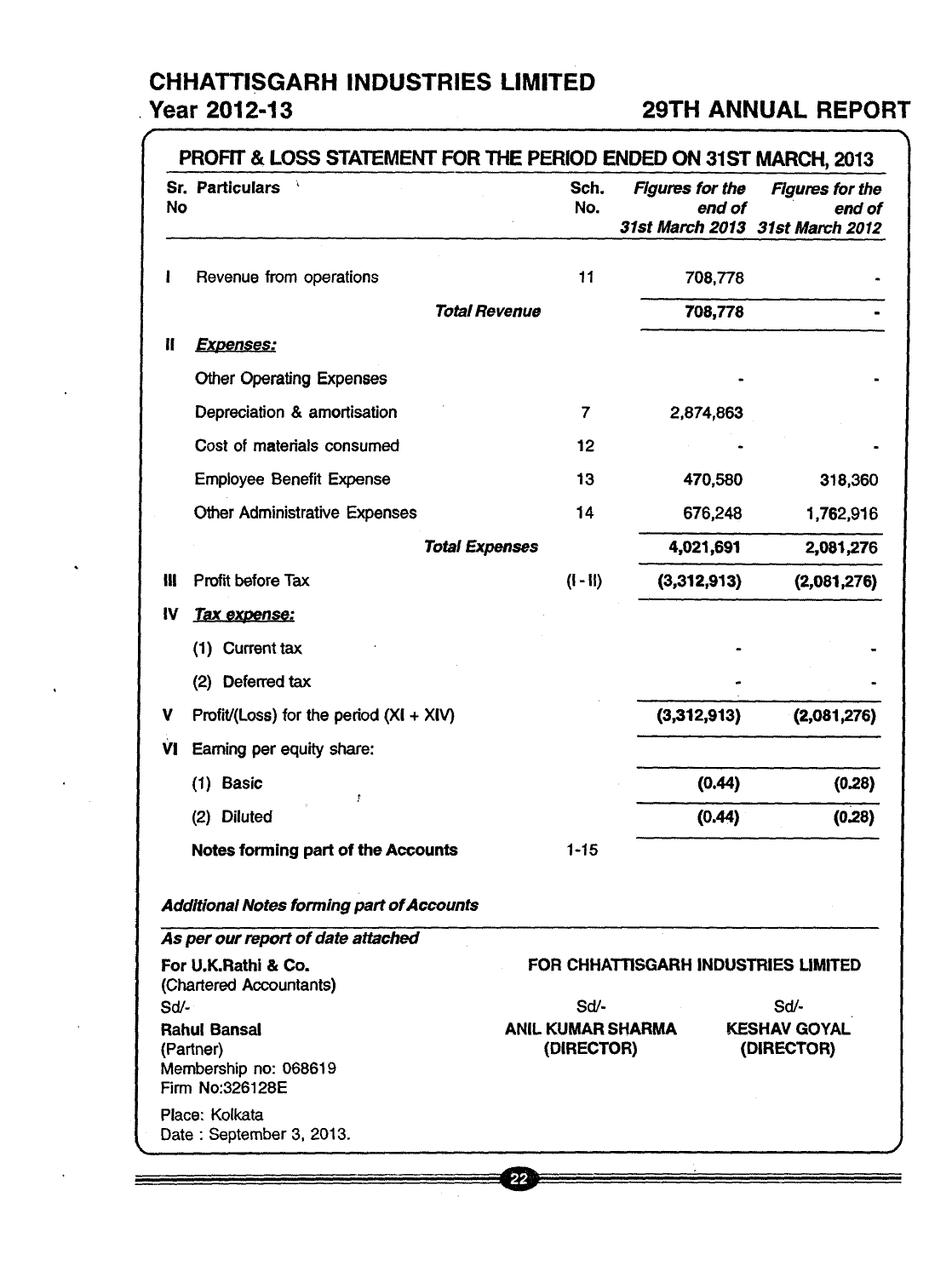## **29TH ANNUAL REPORT**

#### *Notes forming part of financial statements*

#### **Note 1 Significant Accounting Policies**

#### **a. Basis of Preparation of Financiai Statements**

**The financial statements have been prepared with the Generally Accepted Accounting Principles in India (Indian GAAP) to comply in all material respects with the accounting standards notified by Companies (Accounting Standards) Rules, 2006 (as amended) and the relevant provisions of the Companies Act, 1956. The financial statements have been prepared under the historical cost convention on an accrual basis. The accountings policies have been consistently applied by the Company and are consistent with those used in the previous period.**

#### **b. Use of Estimates**

**The preparation of the financial statements requires the management to take reasonable estimates and assumption that affect the reported amount of assets, liabilities and disclosure of contingent liabilities as at the date of the financial statements. Management believes that these estimates are reasonable and prudent. However, actual results may** *differ* **from estimates.**

#### **c. Cash How Statements**

**Cash flow statement of the company reports cash flows during the period classified by operating, investing and financial activities.**

#### **d. Revenue Recognition**

**Incomes/Expenses/Revenues are accounted for on accrual basis. Revenue is recognised to the extent that it is probable that the economic benefit will flow to the company and the revenue can be reliably measured.**

#### **6. Hxed Assets**

**Rxed Assets are stated at cost including all incidental expenses incurred for bringing the asset to its current position, less depreciation at rates prescribed in Schedule XIV to the Companies Act, 1956, subject to provisions of Accounting Standard 26 "Intangible Assets".**

#### **f. Depreciation**

**Depreciation has been provided on Straight Line Method in accordance with section 205(2) of the Companies Act, 1956 at the rates specified in schedule XIV to the Companies Act, 1956, on** *prorata* **basis with** *reference to* **the period of use of such assets. Assets costing less than ' 5,000/- per** item are depreciated at 100% in the year of purchase.

#### **g. Impairment of Assets**

**The carrying amounts of Cash Generating Assets are reviewed at each Balance Sheet date to determine whether there is any indication of impairment. If any such indication exists, the recoverable amount is estimated at the higher of net realisable value and value in use. Impairment loss is recognised wherever carrying amount exceeds the recoverable amount.**

#### **h. Retirement Benefits**

**All short-term and long term employee benefits are recognised at their undiscounted amount in the accounting period in which they are incurred.**

#### **i. Income Tax**

**Provision for current tax is made for the tax liability payable on taxable income'after considering the allowances, deductions and exemptions and disallowances if any determined in accordance with the prevailing tax laws. The differences between the taxable income and the net profit or ioss before tax for the period as per the financial statements are identified and the tax effect on the**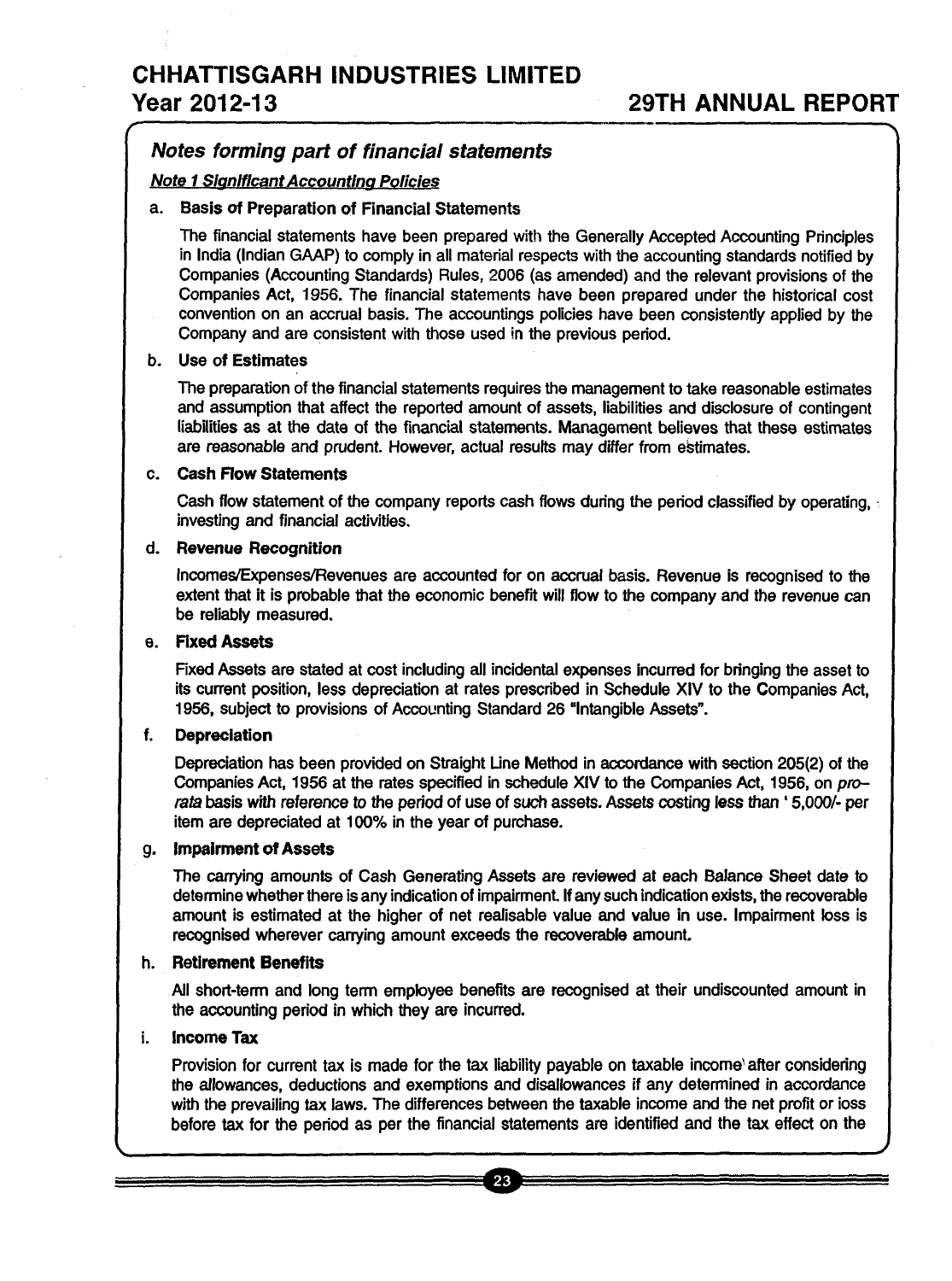### **29TH ANNUAL REPORT ............ .......' 'v**

*y*

**■Timing differences" is recognised as deferred tax asset or deferred tax liability. The tax effect is calculated on the accumulated timing differences at the end of the accounting period based on the tax rates and laws, enacted or substantively enacted as of the balance sheet date.**

#### **i-** Provisions, Contingent Liabilities & Contingent Assets

**The Company creates a provision when there is a present obligation as a result of an obligating event that probably requires an outflow of resources and a reliable estimate can be made of the amount of the outflow.**

**Contingent liabilities are disclosed in respect of possible obligations that arise from past events but their existence is confirmed by the occurrence or non-occurrence of one or more uncertain future events not within the control of the company.**

**Contingent Assets are neither recognized nor disclosed in the Financial Statements as a matter of prudence.**

#### *Notes Forming Integral Part of the Balance Sheet as at 31st March, 2013*

| No           | Sr. Particulars                                                | 31st March 2013 31st March 2012 |            |
|--------------|----------------------------------------------------------------|---------------------------------|------------|
|              | <b>AUTHORIZED SHARE CAPITAL</b>                                |                                 |            |
|              | 79,00,000 Equity Shares of Rs. 10/- each.<br>a                 | 79,000,000                      | 79,000,000 |
|              | 10,000 Cumulative Preference Shares<br>b<br>of Rs. 100/- each. | 1,000,000                       | 1,000,000  |
|              |                                                                | 80,000,000                      | 80,000,000 |
| $\mathbf{2}$ | <b>ISSUED. SUBSCRIBED &amp; PAID UP SHARE CAPITAL</b>          |                                 |            |
|              | 74,89,400 Equity Shares of Rs. 10/- each, Fully                | 74,894,000                      | 74,894,000 |
|              | Paid up Share capital by allotment                             |                                 |            |
|              | Total in ₹                                                     | 74,894,000                      | 74,894,000 |

#### *N o te s : 2 Share C apital*

#### *N o te s : 3 R eserve & Surplus*

| <b>No</b>    | Sr.   Particulars                   |                                 | 31st March 2013 31st March 2012 |
|--------------|-------------------------------------|---------------------------------|---------------------------------|
|              | <b>Central Government Subsidy</b>   | 1,000,000                       | 1,000,000                       |
| $\mathbf{2}$ | <b>State Government Subsidy</b>     | 200,000                         | 200,000                         |
| 3            | Surplus (Profit & Loss Account A/c) |                                 |                                 |
|              | <b>Opening Balance</b><br>a         | (68, 897, 040)                  | (66, 815, 763)                  |
|              | During the Year<br>b                | (3,312,913)                     | (2,081,277)                     |
|              | <b>Closing Balance</b><br>c         | (72, 209, 953)                  | (68, 897, 040)                  |
|              | Total in $\bar{\tau}$               | (71,009,953)                    | (67, 697, 040)                  |
|              | <b>Notes: 4 Trades Payable</b>      |                                 |                                 |
|              | Sr. Particulars                     | 31st March 2013 31st March 2012 |                                 |

| No <sub>1</sub> | <b>Sr. Particulars</b>     | 31st March 2013 31st March 2012 |            |
|-----------------|----------------------------|---------------------------------|------------|
|                 | Simplex coke Limited       | 22.842,771                      | 17.829.549 |
|                 | Shoperna Brothers (P) Ltd. |                                 | 2,500,000  |
|                 | Total In $\bar{z}$         | 22,842,771                      | 20,329,549 |

 $24$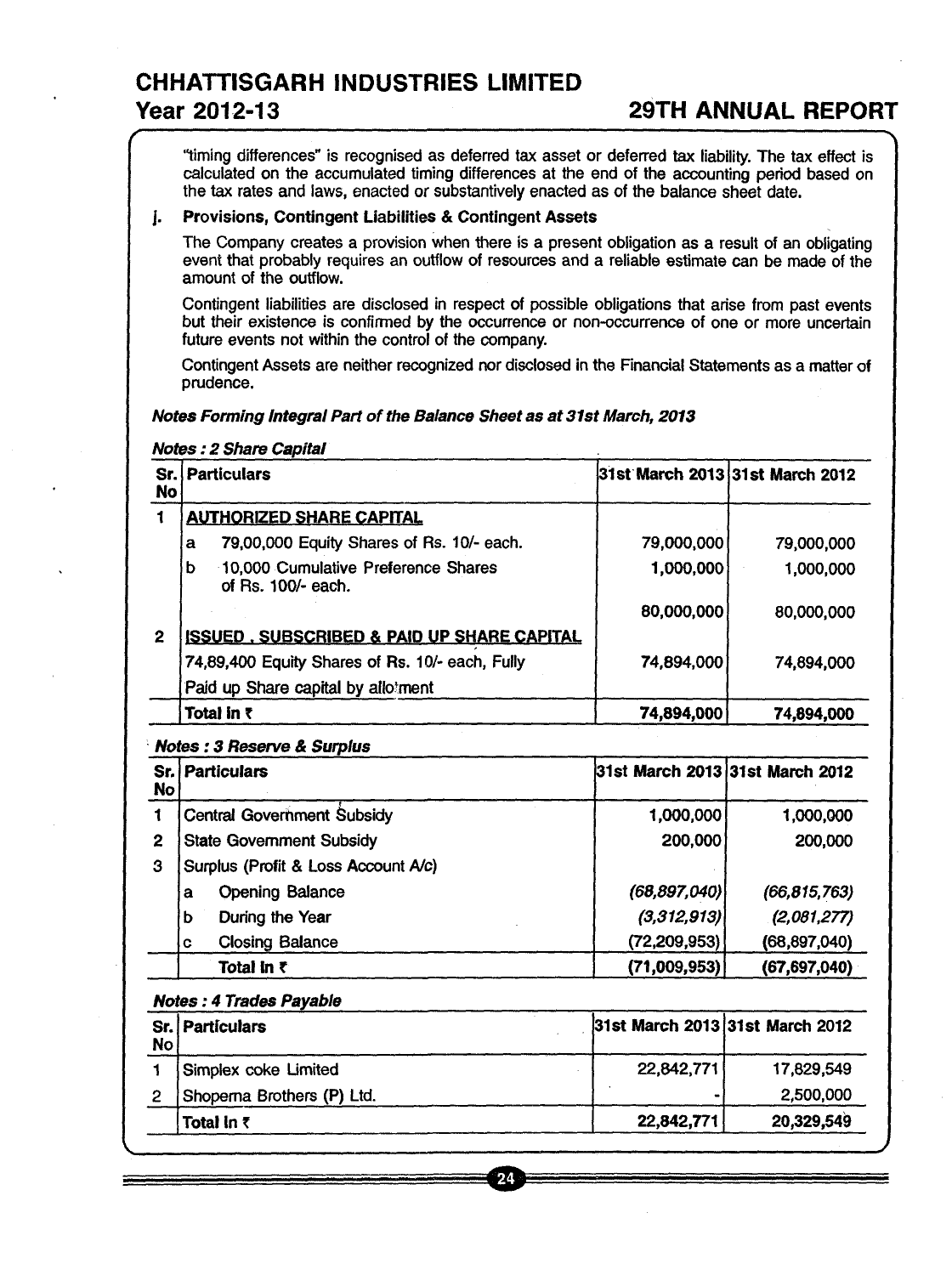## **29TH ANNUAL REPORT**

| No | Sr. Particulars           | 31st March 2013 31st March 2012 |        |
|----|---------------------------|---------------------------------|--------|
|    | <b>Audit Fees Payable</b> | 12,100                          | 12,100 |
| 2  | <b>TDS Payable</b>        | 352<br>A,                       | 352    |
| 3  | Service Tax Paya          | 87,605                          |        |
|    | Total in $\bar{\tau}$     | 100,057                         | 12,452 |

| No.            | <b>Sr. Particulars</b>                      | 31st March 2013 31st March 2012 |        |
|----------------|---------------------------------------------|---------------------------------|--------|
|                | Provision                                   |                                 |        |
|                | <b>Provision for FBT for Previous Years</b> | 3,182                           | 3,182  |
| $\overline{2}$ | Provision for Taxation for Previous Years   | 63.097                          | 63,097 |
|                | Total in ₹                                  | 66,279                          | 66,279 |

#### Notes: 7 Fixed Asset

|          |                                 |                         |                     | <b>Gross Block</b>                                                   |                                  |                                              |                      | Depreciaton                           |                                                     | Net Block                       |                                                     |
|----------|---------------------------------|-------------------------|---------------------|----------------------------------------------------------------------|----------------------------------|----------------------------------------------|----------------------|---------------------------------------|-----------------------------------------------------|---------------------------------|-----------------------------------------------------|
| S.<br>No | <b>Particulars</b>              | Vakie as at<br>2012     | year                | <b>Addition Deduction</b><br>1st April during the during the<br>veer | <b><i>Stst March</i></b><br>2013 | Value as at Value as at<br>1st April<br>2012 | cturinal<br>the year | <b>Addition Deduction</b><br>the year | <b>Value as at</b><br>during   31st March  <br>2013 |                                 | <b>WDV as on WDV as on</b><br>31.03.2013 31.03.2012 |
|          | <b>Tangible Assets</b>          |                         |                     |                                                                      |                                  |                                              |                      |                                       |                                                     |                                 |                                                     |
|          | Land (Ghandidham Factory)       | 1,524,800               |                     |                                                                      | 1,524,800                        |                                              |                      |                                       |                                                     | 1,524,800                       | 1,524,800                                           |
| 2        | Building (Ghandidham Factory)   | 1,058,700               |                     |                                                                      | 1,058,700                        |                                              | 105,870              |                                       | 105,870                                             | 952,830                         | 1,058,700                                           |
| 3        | <b>Plant and Equipment</b>      | 19,906,490              |                     |                                                                      | 19,906,490                       |                                              | 2,768,993            |                                       |                                                     | 2,768,993 17,137,497 19,906,490 |                                                     |
|          | SUB TOTAL (A)                   | 22,489,990              |                     |                                                                      | 22,489,990                       |                                              | 2,874,863            |                                       |                                                     | 2,874,863 19,615,127 22,489,990 |                                                     |
|          | <b>Capital Work-In-progress</b> |                         | 1,771,057 2,227,618 |                                                                      | 3,998,675                        |                                              |                      |                                       |                                                     | 3,998,675                       | 1,771,057                                           |
|          | SUB TOTAL (B)                   | 1,771,057 2,227,618     |                     |                                                                      | 3,998,675                        |                                              |                      |                                       |                                                     | 3,998,675                       | 1,771,057                                           |
|          | Total [A + B] (Current Year)    | 24,281,047 2,227,618    |                     |                                                                      | 26,488,665                       |                                              | 2,874,863            |                                       |                                                     | 2,874,863 23,613,802 24,261,047 |                                                     |
|          | (Previous Year)                 | 24.261.047   1.894, 147 |                     |                                                                      | -   26, 155, 194                 |                                              |                      |                                       |                                                     | - 26, 155, 194 22, 366, 900     |                                                     |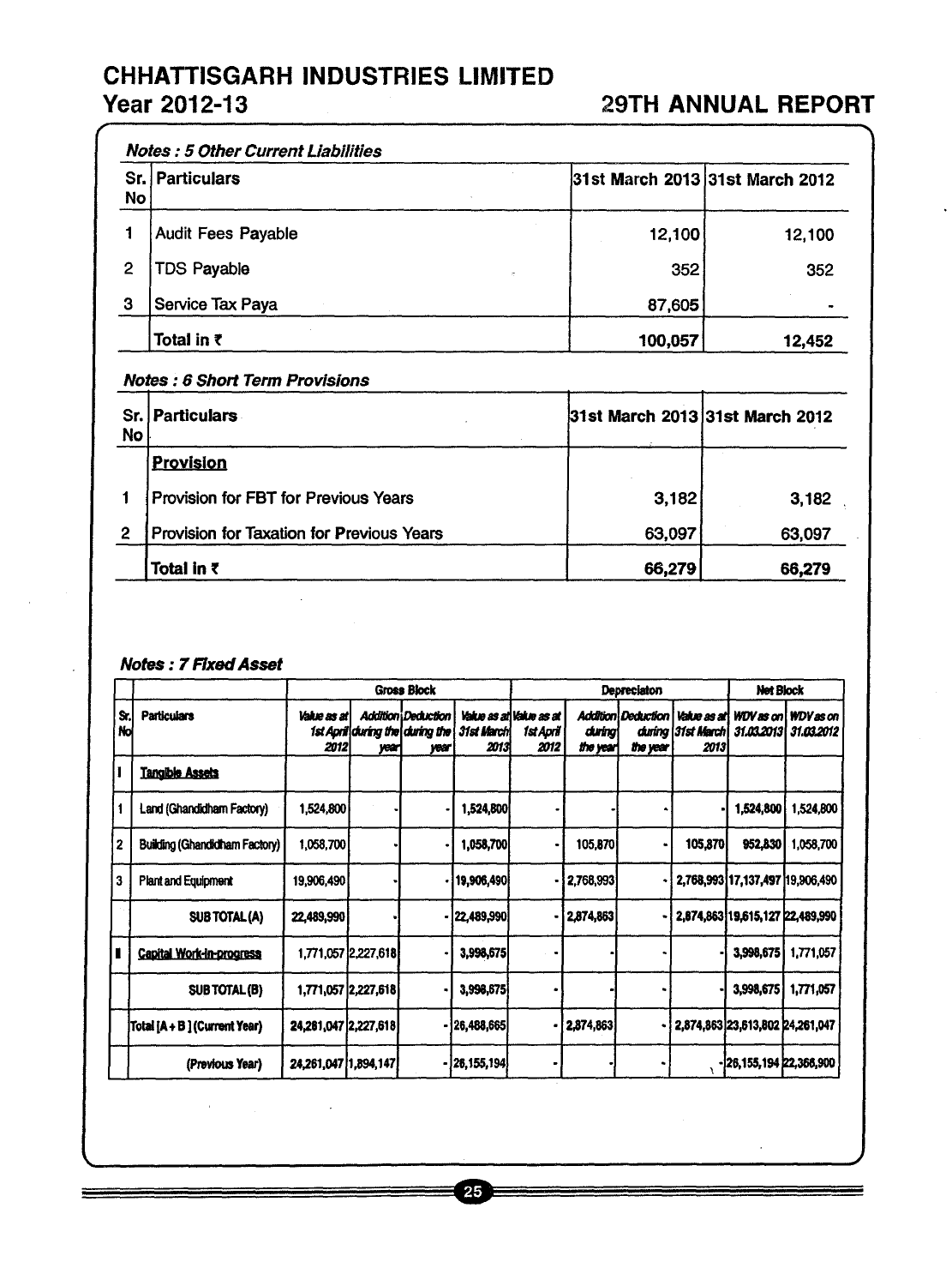# **29TH ANNUAL REPORT**

≕

| Sr. l                | <b>Particulars</b>                                                           | 31st March 2013 31st March 2012 |           |
|----------------------|------------------------------------------------------------------------------|---------------------------------|-----------|
| <b>No</b><br>1.      |                                                                              |                                 |           |
|                      | Outstanding for more than six months                                         |                                 |           |
|                      | al<br>Secured. Considered Good:                                              | 46,170                          | 46,170    |
|                      | ÞΙ<br>Unsecured. Considered Good:                                            |                                 |           |
|                      | Doubtful<br><u>ା</u>                                                         |                                 |           |
| $\overline{c}$       | <b>Others</b>                                                                |                                 |           |
|                      | a)<br>Secured. Considered Good:                                              |                                 |           |
|                      | <u>b)</u><br>Unsecured, Considered Good:                                     |                                 |           |
|                      | <b>Doubtful</b><br><u>c)</u>                                                 |                                 |           |
|                      | Total in ₹                                                                   | 46,170                          | 46,170    |
|                      | <b>Notes: 9 Cash &amp; Cash Equivalent</b>                                   |                                 | $\cdots$  |
| Sr.<br><b>No</b>     | <b>Particulars</b>                                                           | 31st March 2013 31st March 2012 |           |
| $\mathbf{1}$         | Cash-in-Hand                                                                 |                                 |           |
|                      | Cash Balance                                                                 | 25,509                          | 25,509    |
|                      | Petty Cash Balance                                                           |                                 |           |
|                      | Sub Total (A)                                                                | 25,509                          | 25,509    |
| 2                    | <b>Bank Balance</b>                                                          |                                 |           |
|                      | Allahabad Bank                                                               | 90,927                          | 90,927    |
|                      | Dena Bank                                                                    | 20,739                          | 85,581    |
|                      | Sub Total (B)                                                                | 111,666                         | 176,508   |
|                      | Total $[A + B]$                                                              | 137,175                         | 202,017   |
|                      | Notes: 10 Short Terms Loans and Advances                                     |                                 |           |
| S <sub>L</sub><br>No | <b>Particulars</b><br>÷                                                      | 31st March 2013 31st March 2012 |           |
| 1                    | Loans & Advances from related parties                                        |                                 |           |
|                      | Secured, Considered Good:<br>a                                               |                                 |           |
|                      | Advance to Associate Concerns                                                |                                 |           |
|                      | <u>b)</u><br>Unsecured, Considered Good:                                     |                                 |           |
|                      | Doubtful<br><u>ୁ</u>                                                         |                                 |           |
| 2                    | Others                                                                       |                                 |           |
|                      | Advance Recoverable in cash or in kind<br>or for value to be considered good |                                 |           |
|                      | <b>Advance to Suppliers</b>                                                  | 3,080,083                       | 3,080,083 |
|                      | Advance Income Tax/Refund Due                                                | 753,258                         | 753,258   |
|                      | Balance With Revenue Authorities (Indirect Taxes)                            |                                 |           |
|                      |                                                                              |                                 |           |
|                      | <b>Prepaid Expenses</b>                                                      |                                 |           |

 $= 26 =$ 

 $\equiv$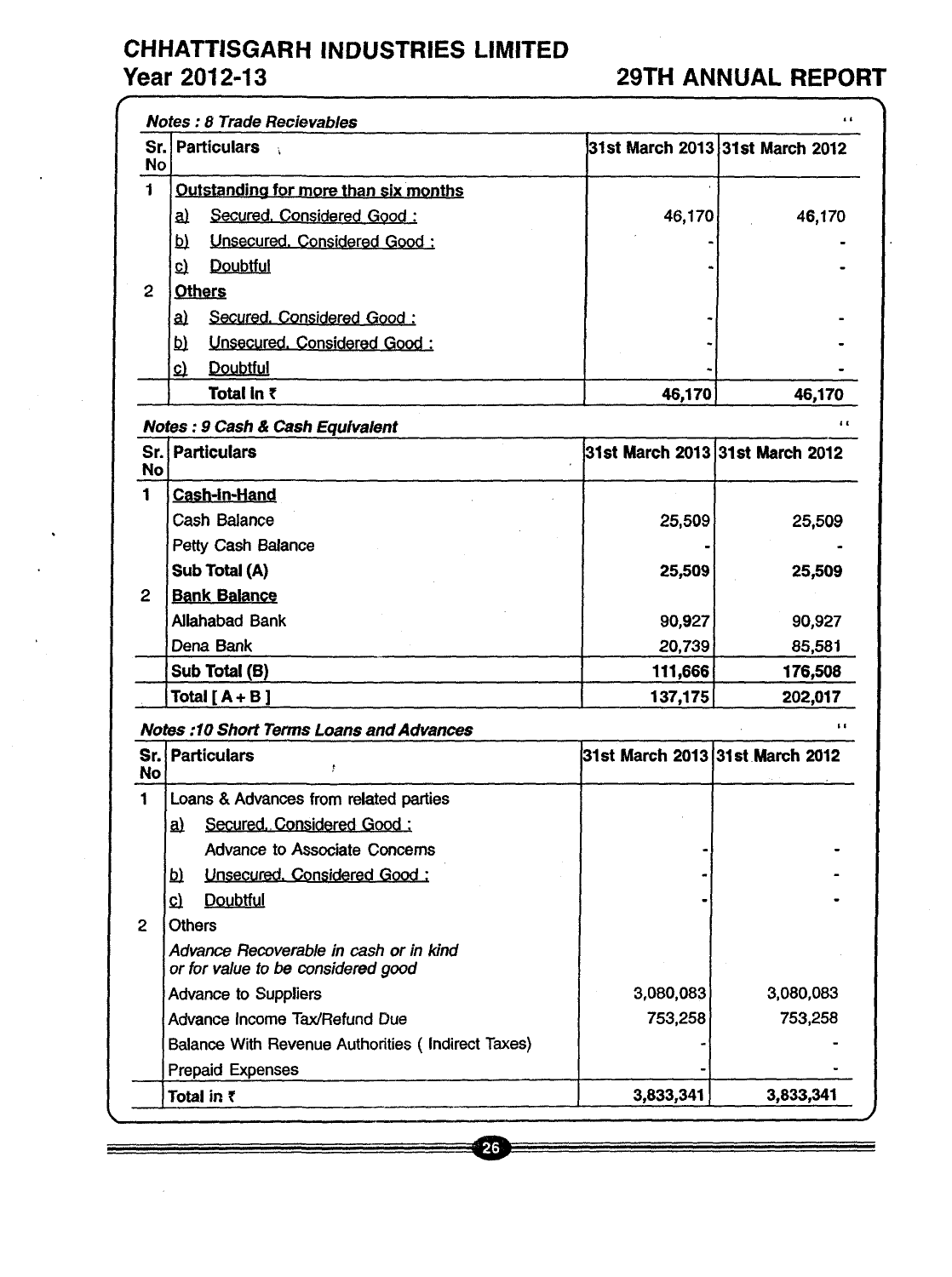# 29TH ANNUAL REPORT

| <b>Notes: 11 Revenue from Operations</b> |                       |                                 |  |  |
|------------------------------------------|-----------------------|---------------------------------|--|--|
| No                                       | Sr. Particulars       | 31st March 2013 31st March 2012 |  |  |
|                                          | Sales during the year |                                 |  |  |
| 2                                        | Conversion charges    | 708,778                         |  |  |
|                                          | <b>Total</b>          | 708,778                         |  |  |

### **Notes : 12 Cost of Material Consumed**

| No | <b>Sr. Particulars</b>    | 31st March 2013 31st March 2012 |
|----|---------------------------|---------------------------------|
|    | Purchases during the year |                                 |
|    | <b>Total</b>              |                                 |
|    |                           |                                 |

#### *N o te s : 13 E m ployem ent B enefit Expenses*

| No | <b>Sr. Particulars</b>     |         | 31st March 2013 31st March 2012 |
|----|----------------------------|---------|---------------------------------|
|    | Salaries, Bonus, PF & ESIC | 440.580 | 318.360                         |
|    | Directors Remuneration     | 30,000  |                                 |
|    | <b>Total</b>               | 470,580 | 318,360                         |

#### *N o te s : 14 O ther Adm inistrative Expenses*

| Sr. I<br>No  | <b>Particulars</b>                        |         | 31st March 2013 31st March 2012 |
|--------------|-------------------------------------------|---------|---------------------------------|
| 1            | <b>Bank Charges</b>                       | 1,061   | 13,533                          |
| $\mathbf{2}$ | Postage & Telegram                        | 270     | 1,988                           |
| 3            | <b>Professional Fees</b>                  | 62,500  | 719,880                         |
| 4            | <b>Printing &amp; Stationery Expenses</b> | 750     | 61,817                          |
| 5            | <b>Auditors Remuneration</b>              | 12,100  | 12,100                          |
| 6            | Listing & Filing Fees                     | 106,000 | 114,800                         |
| 7            | Consumption of Raw Materials              | 65,820  | 125,207                         |
| 8            | <b>Office Expenses</b>                    | 19,260  | 38,919                          |
| 9            | Repair & Maintenance                      | 21,589  | 77,874                          |
| 10           | Registrar Service Charges                 |         | 65,090                          |
| 11           | Loss on Assignment of Debtors             |         | 3,013                           |
| 12           | <b>Electricity Expenses</b>               | 185,961 | 400,509                         |
| 13           | <b>Hire Charges</b>                       | 60,000  | 66,667                          |
| 14           | Tax, Rate & Rent                          | 140,937 | 61,519                          |
|              | Total                                     | 676,248 | 1,762,916                       |

**\ \_\_\_\_\_\_\_\_\_\_\_\_\_\_\_\_\_\_\_\_\_\_\_\_\_\_\_\_\_\_\_\_\_\_\_\_\_\_\_\_\_\_\_\_\_\_\_\_\_\_\_\_\_\_\_^ ---------------------------------------------------------- /** $27$   $-$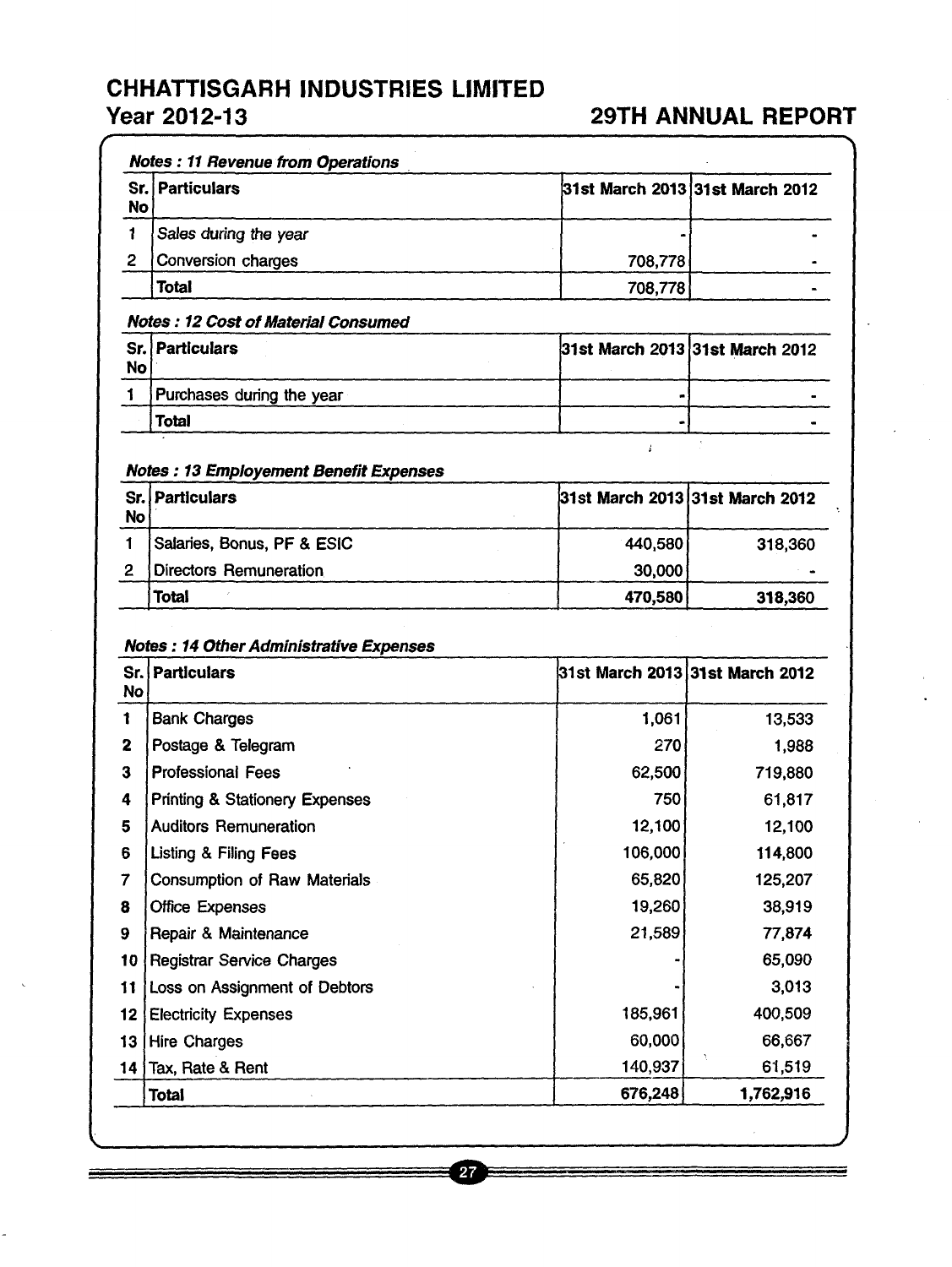# **Year 2012-13**

**k.**

# 29TH ANNUAL REPORT

### *CASH FLOW STATEMENT FOR THE YEAR ENDED 31 March, 2013 PURSUANT TO CLAUSE 32 OF THE USTING AGREEMENT.*

|                                                | <b>PARTICULARS</b>                                     |                          | (Rs)                                | 31st March 2013 31st March 2012<br>(Rs) |
|------------------------------------------------|--------------------------------------------------------|--------------------------|-------------------------------------|-----------------------------------------|
|                                                | A. CASH FROM OPERATING ACTIVITIES                      |                          |                                     |                                         |
|                                                | Net Profit before extra odinary items and Tax          |                          | (3,312,913)                         | (2,081,277)                             |
|                                                | <b>Adjustment for:</b>                                 |                          |                                     |                                         |
|                                                | Depreciation                                           |                          | 2,874,863                           |                                         |
|                                                | Preliminary Expenses written off                       |                          |                                     |                                         |
|                                                | interest debited to Profit and loss account            |                          |                                     |                                         |
|                                                | Non Operating Items                                    |                          |                                     |                                         |
|                                                | Loss on sale of Assets(Net)                            |                          |                                     |                                         |
|                                                | Interest Credit to Profit and Loss Account             |                          |                                     |                                         |
|                                                | <b>Operating Profit Before Working Capital Changes</b> |                          | (438,050)                           | (2,081,277)                             |
|                                                | <b>Adjustment for:</b>                                 |                          |                                     |                                         |
|                                                | (Increase)/Decrease in Trade and other Receivables     |                          |                                     | 1,036,352                               |
|                                                | (Increase)/Decrease in Inventories                     |                          |                                     |                                         |
|                                                | (Increase)/Decrease in other Current Assets            |                          |                                     |                                         |
|                                                | Increase/(Decrease) Current Liabilities and Provisions |                          | 87,605                              | 2,829,901                               |
|                                                | <b>Cash Generated From Other Operations</b>            | (A)                      | (350, 445)                          | 1,784,976                               |
|                                                | <b>B. CASH FLOW FROM INVESTING ACTIVITIES</b>          |                          |                                     |                                         |
|                                                | Purchase of Fixed asset(capital WIP)                   |                          | (2,227,618)                         | (1,894,167)                             |
|                                                | Interest/Dividend received                             |                          |                                     |                                         |
|                                                | <b>Investment Sold</b>                                 |                          |                                     |                                         |
|                                                | Net Cash Used In Investing activities                  | (B)                      | (2,227,618)                         | (1,894,167)                             |
|                                                | C. CASH FROM FINANCING ACTIVITY                        |                          |                                     |                                         |
|                                                | Net Proceeds from Borrowings                           |                          | 2,513,222                           |                                         |
|                                                | Interest paid                                          |                          |                                     |                                         |
|                                                | <b>Net Cash Used in Financing Activities</b>           | (C)                      | 2,513,222                           |                                         |
|                                                | Net Increase in Cash and Cash Equivalents              | $(A)+(B)+(C)$            | (64, 841)                           | (109, 191)                              |
|                                                | Cash & Cash Equivalents (Opening Balance)              |                          | 202,017                             | 311,208                                 |
|                                                | Cash & Cash Equivalents (Closing Balance)              |                          | 137,175                             | 202,017                                 |
|                                                | <b>Additional Notes forming part of Accounts</b>       |                          |                                     |                                         |
|                                                | As per our report of date attached                     |                          |                                     |                                         |
| For U.K.Rathi & Co.<br>(Chartered Accountants) |                                                        |                          | FOR CHHATTISGARH INDUSTRIES LIMITED |                                         |
| Sd/-                                           |                                                        | Sd/-                     |                                     | Sd/-                                    |
|                                                | <b>Rahul Bansal</b>                                    | <b>ANIL KUMAR SHARMA</b> |                                     | <b>KESHAV GOYAL</b>                     |
|                                                | (Partner)<br>Membership no: 068619<br>Firm No:326128E  | (DIRECTOR)               |                                     | (DIRECTOR)                              |
|                                                | Place: Kolkata<br>Date: September 3, 2013.             |                          |                                     |                                         |

 $28<sup>°</sup>$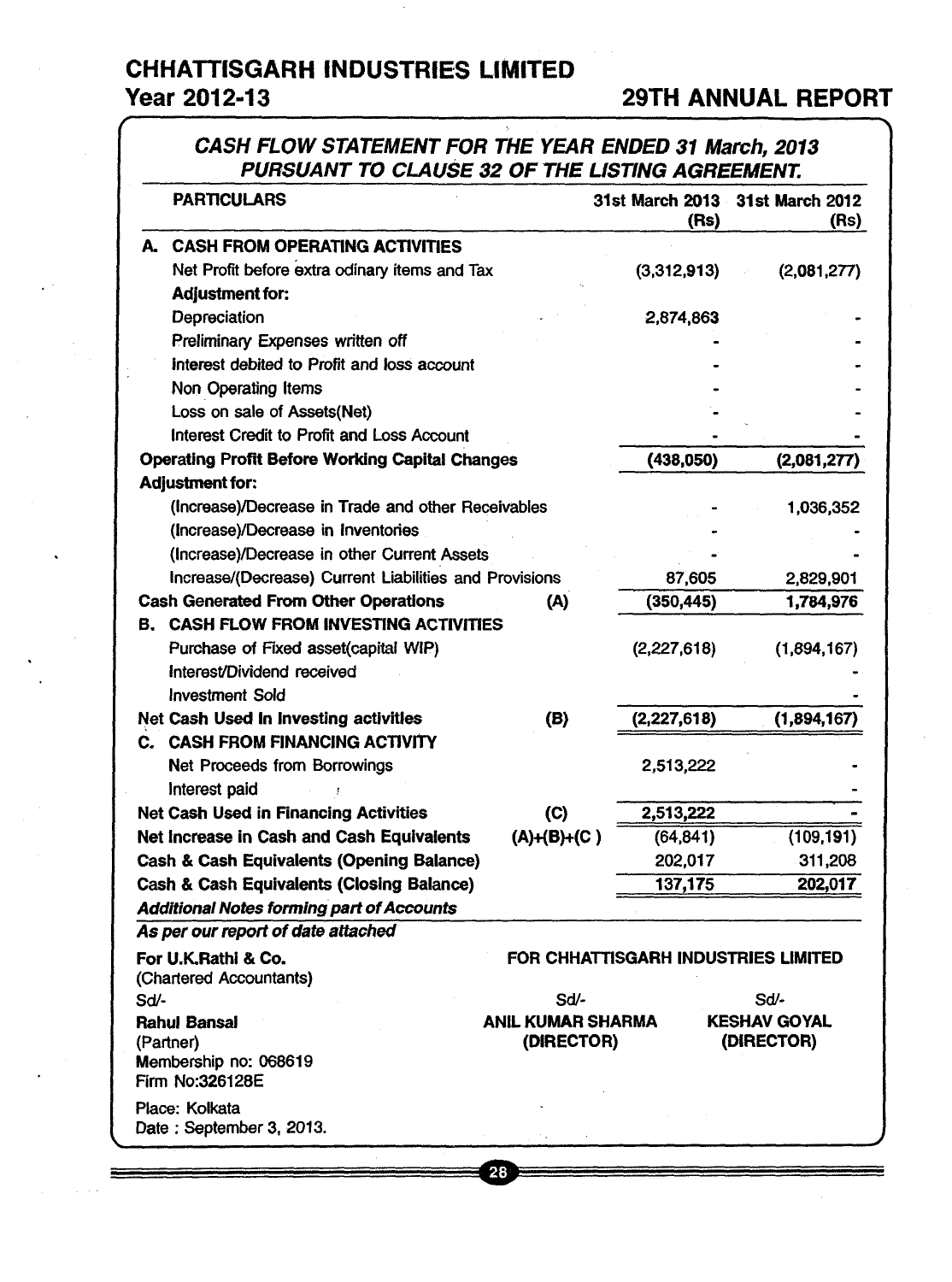# Year 2012-13

# 29TH ANNUAL REPORT

| Notes :15 BALANCE SHEET ABSTRACT AND COMPANY'S GENERAL<br><b>BUSINESS PROFILE</b> |                                                                                               |          |                                     |                             |
|-----------------------------------------------------------------------------------|-----------------------------------------------------------------------------------------------|----------|-------------------------------------|-----------------------------|
| ι.                                                                                | <b>Registraction Details:</b>                                                                 |          |                                     |                             |
|                                                                                   | Registraction No.                                                                             | 2416     | <b>State Code</b>                   | 10                          |
|                                                                                   | II. Capital Raised during the year (Rs. In Lacs)                                              |          |                                     |                             |
|                                                                                   | <b>Public Issue</b>                                                                           | 0.00     | <b>Right Issue</b>                  | 0.00                        |
|                                                                                   | <b>Bonus Issue</b>                                                                            | 0.00     | <b>Private Placement</b>            | 0.00                        |
| <b>Others</b>                                                                     |                                                                                               | 0.00     |                                     |                             |
| 81.                                                                               | Position of Mobilisation and Development of Founds( Rs. In Lacs)                              |          |                                     |                             |
|                                                                                   | <b>Total Liabilities</b>                                                                      | 276.30   | <b>Total Assets</b>                 | 276.30                      |
|                                                                                   | <b>Sources of Funds</b>                                                                       |          | <b>Application of Funds</b>         |                             |
|                                                                                   | Paid up capital                                                                               | 748.94   | <b>Net Fixed Assets</b>             | 236.14                      |
|                                                                                   | Reserve & Surplus                                                                             | (710.10) | Investment                          |                             |
|                                                                                   | Secured Loan                                                                                  |          | <b>Net Current Asses</b>            | 0.17                        |
|                                                                                   | Unsecured Loan                                                                                |          | Misc. Expenditure                   |                             |
|                                                                                   | Deferred Tax Liability                                                                        | 7.37     |                                     |                             |
| IV.                                                                               | Performance of Company (Rs. In Lacs)                                                          |          |                                     |                             |
| Turnover                                                                          |                                                                                               | 7.09     | <b>Total Expenditure</b>            | 40.22                       |
|                                                                                   | Profit before Tax                                                                             | -33.13   | <b>Profit After Tax</b>             | -33.13                      |
|                                                                                   | Earning per Share                                                                             | $-0.44$  | Dividend Rate %                     | 0%                          |
| V.                                                                                | Generic Names of Three Principal Products/ Services of the company<br>(as per monetary terms) |          |                                     |                             |
|                                                                                   | Item Code (ITC code) : Not applicable, since the company is in service industry               |          |                                     |                             |
|                                                                                   | <b>Service Description</b><br>: The company is engaged coke Manufacturing And Coke Conversion |          |                                     |                             |
|                                                                                   | As per our report of date attached                                                            |          |                                     |                             |
|                                                                                   | For U.K.Rathi & Co.<br>(Chartered Accountants)                                                |          | FOR CHHATTISGARH INDUSTRIES LIMITED |                             |
| $Sd$ -                                                                            |                                                                                               |          | Sd/-<br><b>ANIL KUMAR SHARMA</b>    | Sd/-<br><b>KESHAV GOYAL</b> |
| Rahul Bansal<br>(Partner)                                                         |                                                                                               |          | (DIRECTOR)                          | (DIRECTOR)                  |
| Membership no: 068619<br>Firm No:326128E                                          |                                                                                               |          |                                     |                             |
| Place: Kolkata<br>Date: September 3, 2013.                                        |                                                                                               |          |                                     |                             |
|                                                                                   |                                                                                               | 29       |                                     |                             |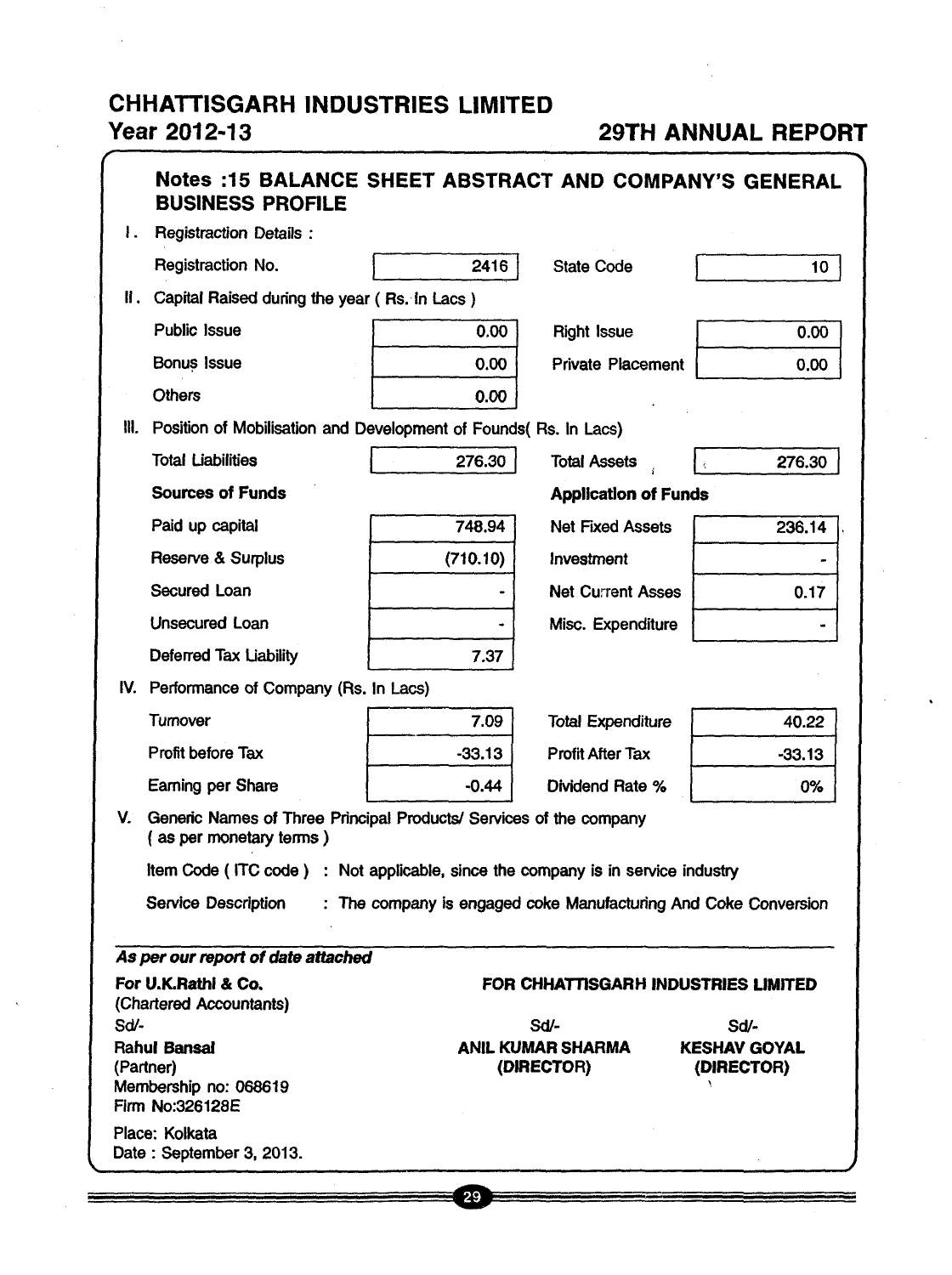### **ATTENDANCE SLIP**

### **, CHHATTISGARH INDUSTRIES LIMITED**

**REGD. OFFICE :- Near Balaji Transport Company Opp. Amarnath Dharmkanta Hirapur,** 

**Ring Road No. - 2. Raipur, Chhattisgarh- 492099**

**Please complete this attendance slip and hand it over at the Registered Office of the Company.**

**Members of their Proxies are requested to present this form for admission, duly signed in accordance with their specimen signatures with the Company. The admission will, however, be subject to verification of signature and such other checks, as may be necessary.**

**I hereby record my presence at the TwentY Nine Annual General Meeting Of The Company On Friday, September 27, 2013 At 5:00 P.m. at the Registered Office of The Company at Near Balaji** Transport Company Opp. Amarnath Dharmkanta Hirapur, Ring Road No. - 2, Raipur, **Chhattisgarh- 492099**

**Signature of the Shareholder***!* **proxy.**

### **PROXY FORM**

### **CHHATTISGARH INDUSTRIES LIMITED**

### **ANNUAL REPORT - 2012-2013**

| <u>is a new contract of the set of the set of the set of the set of the set of the set of the set of the set of the set of the set of the set of the set of the set of the set of the set of the set of the set of the set of th</u>                        |  |  |  |
|-------------------------------------------------------------------------------------------------------------------------------------------------------------------------------------------------------------------------------------------------------------|--|--|--|
|                                                                                                                                                                                                                                                             |  |  |  |
| $\overbrace{\hspace{2.5cm}}^{\text{off}}$ and $\overbrace{\hspace{2.5cm}}^{\text{off}}$ and $\overbrace{\hspace{2.5cm}}^{\text{off}}$ and $\overbrace{\hspace{2.5cm}}^{\text{off}}$                                                                         |  |  |  |
|                                                                                                                                                                                                                                                             |  |  |  |
| as my/our Proxy to attend and vote for me/us and on my/our behalf at Thirty Third Annual General<br>Meeting of the Company to be held on Friday, September 27, 2013 At 5:00 P.m. at the registered<br>office of the Company and at any adjournment thereof. |  |  |  |
| AS WIHTNESS my hand/our hands this ______________ day of __________________ 2013.                                                                                                                                                                           |  |  |  |
|                                                                                                                                                                                                                                                             |  |  |  |
| Note :The proxy Form must be deposited at the Registered Office of the Company not less than<br>48 hours before the time of holding the Meeting. The Proxy need not be a member of the Company.                                                             |  |  |  |
|                                                                                                                                                                                                                                                             |  |  |  |
|                                                                                                                                                                                                                                                             |  |  |  |